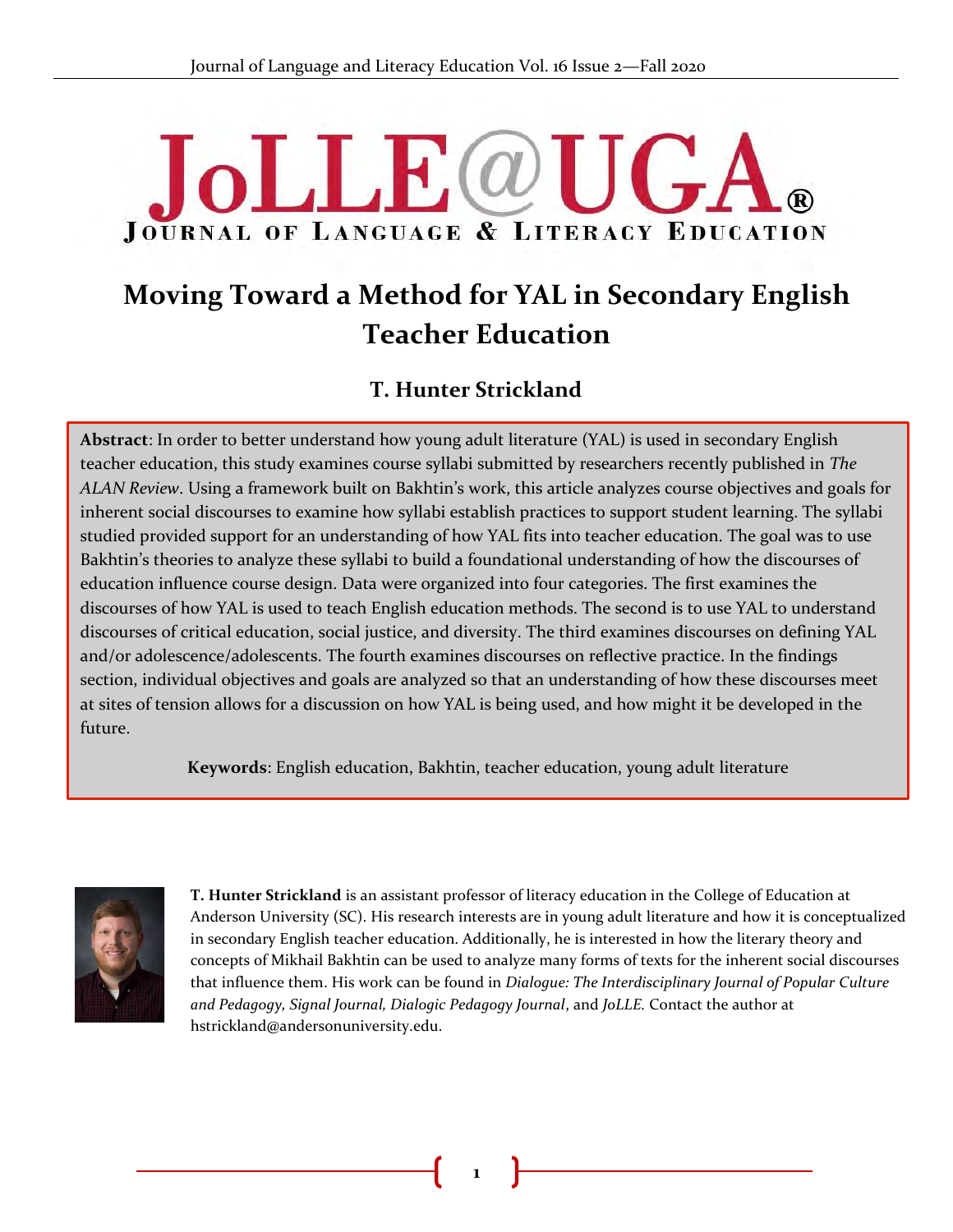#### **Introduction<sup>1</sup>**

n 2019, teachers and researchers alike hear much positive national conversation on young adult literature (YAL) in the secondary English classroom. YAL continues to break boundaries in the text selection discussion that is founded on decades of struggle to see YAL given a position of value within traditional English teacher methods (Glenn et al., 2009). As the cultural popularity of YAL has grown with many blockbuster movie franchises paving the way for universal acceptance, educators (e.g., George, 2001; Glenn, 2014; Moni, 2000; Pruzinsky, 2014) have spent much time showing how I

valuable these texts can be for teaching secondary students and preservice teachers to become or continue to be readers. YAL has continued to be used in secondary English teacher education to create readers of teacher candidates who will then use that identity in their future classrooms (Alston & Barker, 2014).

Educational researchers (e.g.,

Buehler, 2016; Connors, 2013; Glaus, 2014; Glenn, et al., 2009; Park, 2013) in teacher education and English education are theorizing about how they are teaching preservice teachers to use and implement a pedagogy specifically for YAL or adolescent literature. These researchers have examined preservice teachers' experiences with YAL as a part of their methods training for English teacher certification and have found great potential and a rationale for using YAL, alongside traditional texts, to help prepare teacher candidates to teach English in secondary classrooms. There is, however, a need to understand broadly how

**"By studying current methods, best practices can be examined, and teacher educators can dream all over again about what the future of YAL might look like in secondary English education."**

teacher educators approach the teaching of YAL with preservice English teachers so that, with the knowledge of how things have been done, the field can begin to build toward the future.

This study examines how this need was being addressed within English teacher preparation programs by analyzing YAL course syllabi from colleges and universities. YAL has been examined in the context of the secondary classroom for its ability to reach the needs of secondary readers (Roberts et al., 2013), and it has been researched for its ability to show readers the stories of perspectives that are different from their own (Stallworth et al., 2006).

> Now, it will be examined in the context of teacher education course syllabi, like Smagorinsky and Whiting's (1995) influential English education methods course syllabus study. Much can be learned about how YAL has developed in the field since Pope and Kaywell's (2001) study that showed how English teacher educators dreamed about how YAL might be used with

preservice English teachers. By studying current methods and examining best practices, teacher educators can dream about what the future of YAL might look like in secondary English education.

In this study, I examined these syllabi for their educational discourses and measured them against the context of my own social discourses and beliefs as a secondary English teacher educator using the theoretical frame. These YAL syllabi represent the discourses of public education, standardization, and the goals of individual programs and teacher educators in addressing the needs of beginning

<sup>&</sup>lt;sup>1</sup> I acknowledge that there is a gender spectrum and that different pronouns exist that I can use when referring to individuals in my writing. Throughout this article I use

pronouns to refer to individuals that correspond with the pronouns that they use to refer to themselves.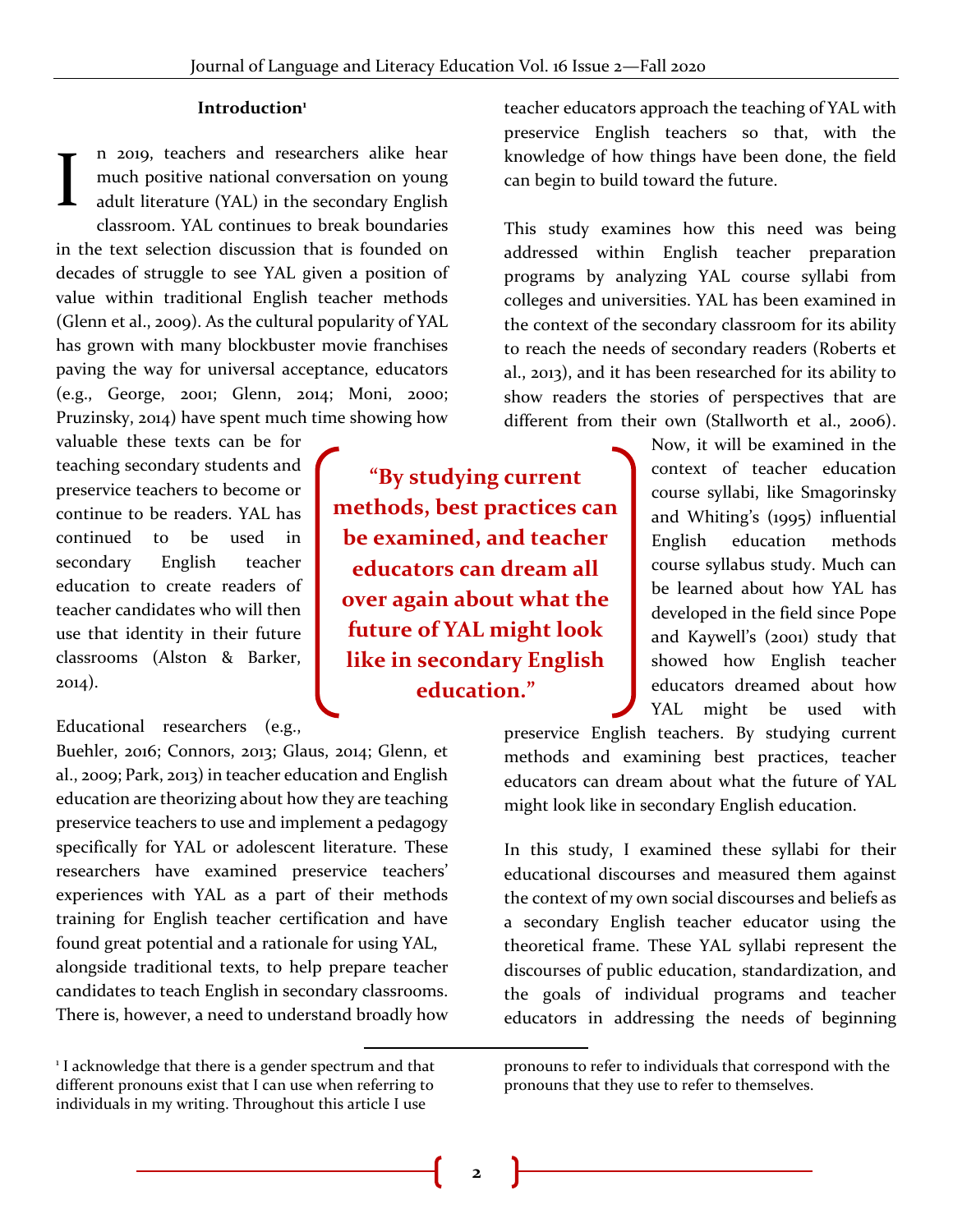English teachers (Riley & Crawford-Garrett, 2015). I analyzed the major components of course syllabi course descriptions or purposes, objectives or goals sections, and required reading or book lists that include YAL—to show how teacher education programs propose the use of YAL in secondary schools, as well as how they address the gaps (Petrone & Lewis, 2012) that teacher candidates may experience between their dual roles of students and teachers.

The theoretical lens, outlined below, shaped my understanding of my own position in relation to the data. There were times when my own understandings of the social discourses at play in the data brushed up against my own beliefs and feelings about those discourses, and I needed to pause during analysis so that my own subjectivities did not interpret the data for me. Where possible, I point out examples of when these pauses needed to take place, and otherwise kept the study and tone focused on the data and what it showed empirically, and used the theoretical lens to focus the study.

## **Historical Context of the Methods Course in English Education**

Researchers have examined methods courses and methods research in secondary English education (see Smagorinsky & Whiting, 1995; Pasternak et al., 2014, 2017), but none specifically have looked at how YAL is taught across teacher education contexts in the United States. The historical context of the "methods" course within English teacher education frames this analysis. The syllabi examined in this study were drawn from teacher educators who had published recently in *The ALAN Review*, the journal associated with the Assembly on Literature for Adolescents, the special interest group on adolescent literature of the National Council of Teachers of English (*NCTE*). (See the Method

section for a specific account of recruitment of participants.)

The history of *NCTE*'s view of the methods course over the past decades is important to situate the present study. Smagorinsky and Whiting (1995) set the foundation for the study of course syllabi to understand methods in English education. In their study, published in a series sponsored by the Conference on English Education, the researchers gathered course syllabi from various institutions across the country to be able to create a portrait of the field of English education methods. They did this so that a state of the field could be understood, which would both be a resource to teachers needing ideas on what others were doing and also allow a conversation to start about where teacher educators would like to develop the field in the future based on the foundation of the data in the study.

Near the turn of the 21<sup>st</sup> century, *NCTE* created the Commission on the Study of and Teaching of Young Adult Literature of the Conference on English Education (CEE; now English Language Arts Teacher Educators, or ELATE) to examine how the young adult literature methods course might be envisioned as separate from what had been thought of as just English methods before then (Pope & Kaywell, 2001). Commission members sought to define young adult literature as a genre and then began to theorize how YAL might best be studied and taught. The commission submitted course syllabi for how they would individually teach YAL, and then they compared broad focuses to begin to conceptualize a separate method for YAL in English education.

Pasternak et al. (2014, 2017) followed up on the research conducted by Smagorinsky and Whiting (1995) by examining English education methods specifically in research publications. They argued that one of the issues facing English educators in the 2010s was that the findings of older studies (e.g., Pope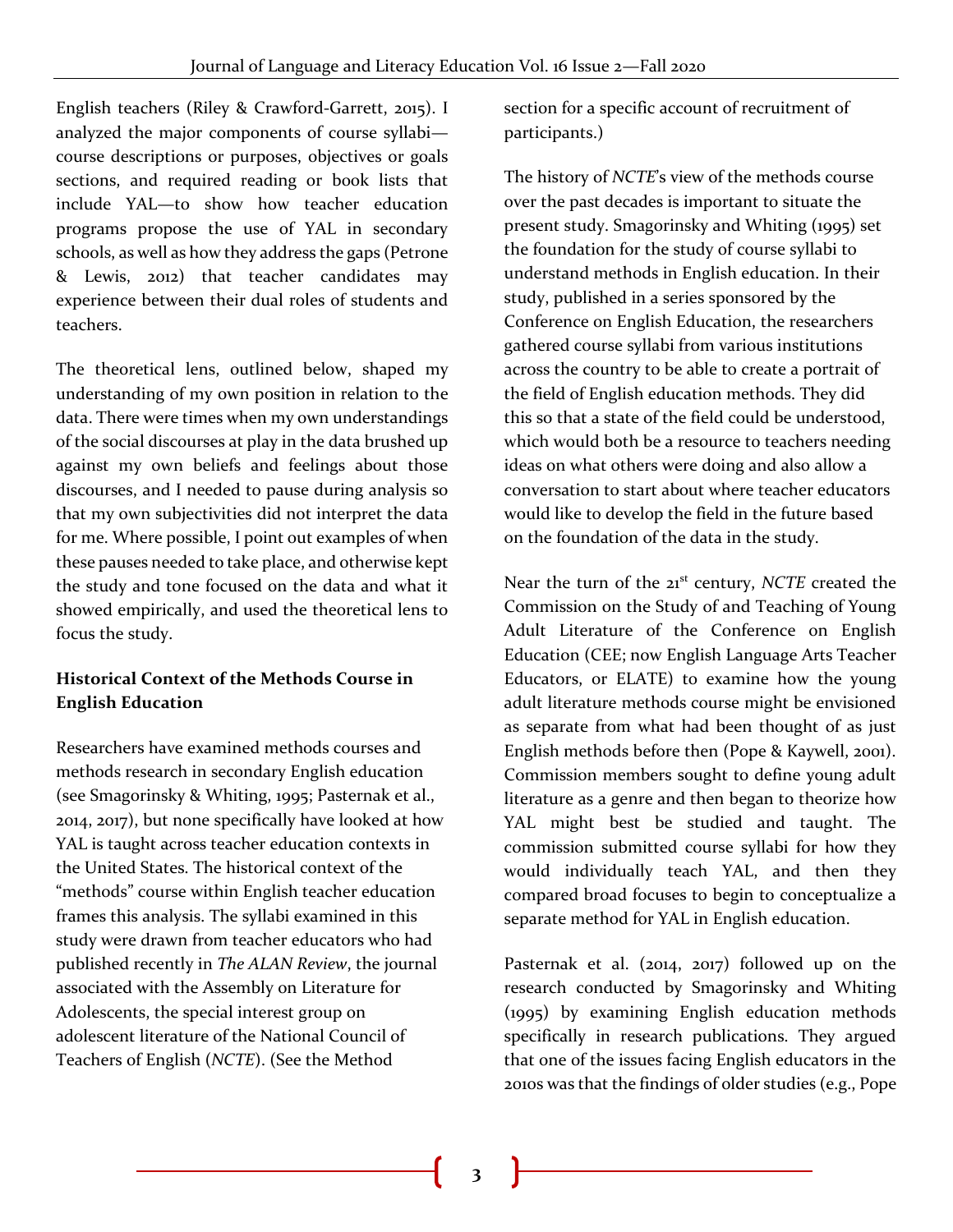& Kaywell, 2001; Smagorinsky & Whiting, 1995) still held sway even as 21<sup>st</sup> century issues in education had evolved and a focus on standardized instruction through the Elementary and Secondary Education Act (ESEA) and subsequently No Child Left Behind (NCLB) changed the needs of the methods course in teacher education programs (p. 8).

To complicate matters further, Pasternak et al. (2014) also argued that these early studies and publications about English education methods did not consider program accreditation needs that have come about since Smagorinsky and Whiting's (1995) study. New pressures of state and national standards caused a change in education as "Districts varied in the extent to which they standardized instruction in their buildings, and textbook companies marketed packages guaranteed to help teachers and students 'meet' state standards" (Pasternak et al., p. 9). It was during this time that reading methods were integrated into secondary English education and were not solely the responsibility of reading teachers of younger students. Finally, Pasternak et al. argued that the economic downturn in 2008 also stretched the needs of teacher education programs as new English teachers needed to be taught how to deal with financial constraints and also how to work with increasingly diverse student populations. This study of English education methods in research was a timely update to the studies conducted in the 1990s as well as the position statements that organizations like NCTE put forward at the same time.

The study of YAL in the context of the English methods course has been largely missing. Both Smagorinsky and Whiting (1995) and Pasternak et al. (2014, 2017) mention how YAL is being studied in English education programs in the United States, but the data available to them did not provide the depth needed to fully understand how a separate method for teaching young adult literature to secondary

English teacher candidates has grown alongside traditional methods.

#### **Research Question**

An examination of the literature has shown a great deal about what is being done with YAL in educational research, but there is not a consensus on using a pedagogy of YAL specifically with preservice teachers in secondary English education or creating a methods class for how to use YAL with secondary students. This lack of consensus on how YAL should be used with preservice English teacher candidates was investigated through the following research question:

> What are the specific objectives and goals of YAL courses in secondary English teacher education programs included on course syllabi, and what social and ideological discourses are present that influence these goals?

Looking at how objectives and goals are organized within YAL methods course syllabi in English teacher education can yield an understanding of what English teacher educators are doing now, and any gaps in these objectives and goals can be examined. This study will allow an argument for what the broad focuses of YAL courses are and how preservice teachers are coming into contact with YAL in their training.

#### **Theoretical Framework**

The work of literary theorist Mikhail Mikhailovich Bakhtin (1895-1975) provided the foundation for the theoretical and conceptual framework for the data analysis in this study. His sociocultural theories of language provide the basis for the understanding of education and literary texts used in this study. Bakhtin's (1981a, 1981b) concepts of heteroglossia (different and competing voices within discourse)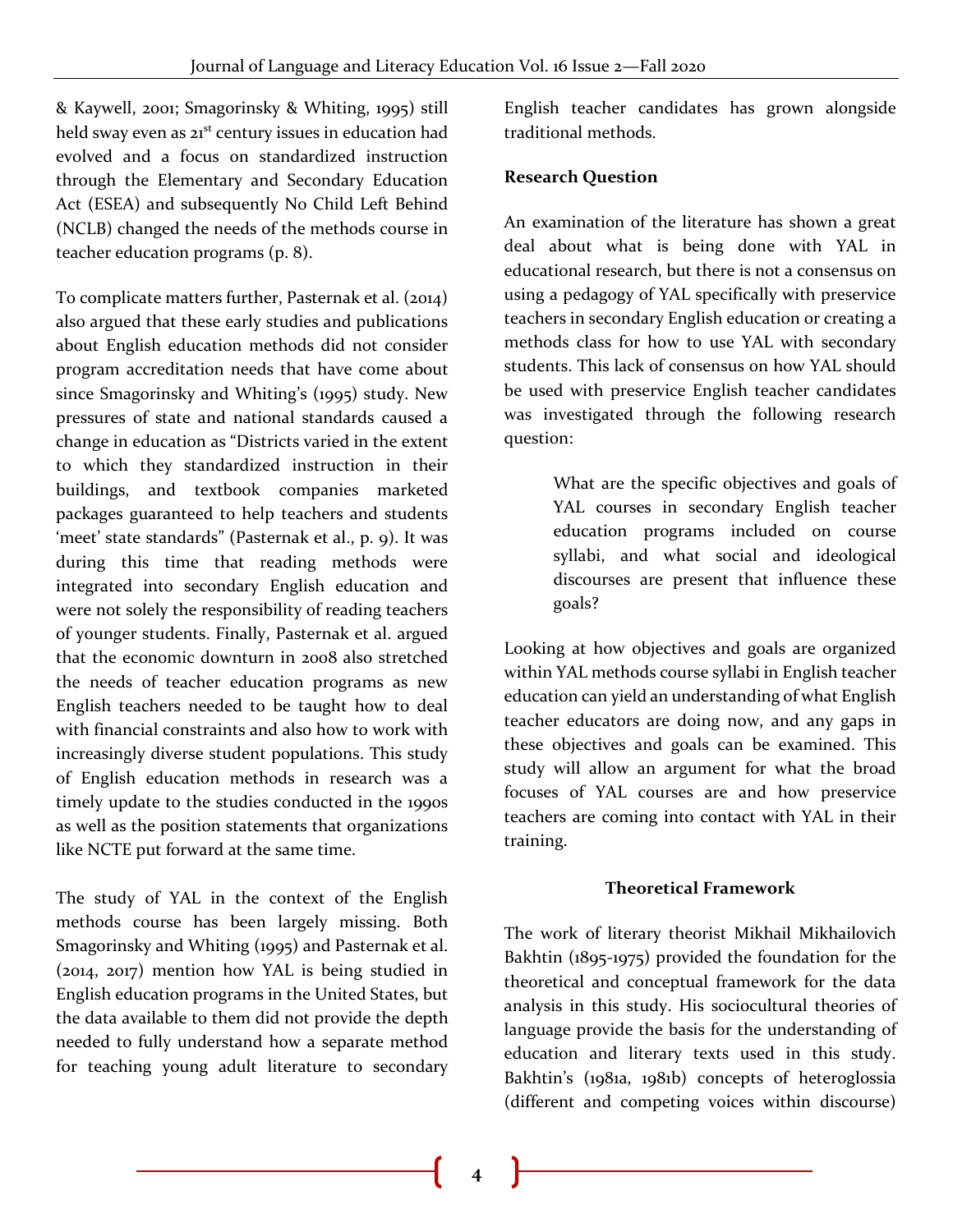and the tension between the centripetal (centralizing) and centrifugal (individualizing or decentralizing) are important. Also, the nature of heteroglossia within authoritative (established, unchangeable) and internally persuasive (personal, individual) discourses, and the nature of dialogism (living and evolving dialogue including multiple voices and perspectives), as well as doublevoicedness (the ability of language to serve and reflect two ideological discourses at the same time) have continued to be foundational to the understanding of classroom spaces as well as voices and discourses within texts.

At the surface level, Bakhtin was a literary theorist; his works, theories, and concepts were explained in the context of literary analysis of epic poetry and novels. However, his work directly applies to those working in English education, as English educators are often working with students in the analysis of texts. The value of his concepts to education comes more from their roots in sociocultural understandings of language and culture. Whether researchers are looking at how heteroglossia interacts in the context of a class discussion (Caughlan et al., 2013), the narratives of teachers (Fecho et al., 2010), or in the literary analysis of dialogue between characters in a young adult novel (Strickland, 2019), the cultural and historical influences of multiple, competing voices can be examined, and meaning can be made of every utterance within dialogue.

## **Heteroglossia**

Bakhtin's theory of dialogue and language provides an entry into understanding the heteroglossia of discourse in educational settings. Bakhtin looked at language and discourse at the level of the individual utterance (1981a) or a complete speech act. The utterance in the context of this article is conceptualized as individual goals or objectives on YAL course syllabi that serve to explain to students

what the expectations of the course are from both their instructor and the university or teacher education program at large.

Bakhtin (1981b) believed that each utterance is made with the anticipation of a response from another person in a particular time and place, which means that words, while not changing in definition, mean something new each time they are uttered in new contexts, at different times, with different speakers (Coulter, 1999). In the novel or in the classroom where heteroglossia is present, dialogue is a living being that is constantly evolving as new utterances are introduced and interact. Also, literary texts provide a heteroglossic context that reflects many social ideologies and can be a site where those ideologies can be analyzed (Medvedev 1978). The same can be said for classroom syllabi as reflections of the social ideologies that are present in teacher education. The double-voiced nature of the course syllabus allows for the language of a course instructor to reflect not only their own internally persuasive views on course methods, which are themselves heteroglossic, but simultaneously reflect the social and ideological discourses of the university, the state, the national discourses on education, and the influence of national educational organizations.

## **Authoritative and Internally Persuasive Discourses**

Bakhtin (1981b) argued that there are two categories of ideological discourses at play within a heteroglossic context. The first category is authoritative discourses, in which the established word of tradition is shared with already accepted authority infused within it. The authoritative word seeks to control meanings and understanding. In opposition to this authoritative, monological word, are internally persuasive discourses that represent the personal, historical, and social understanding of an individual. Individual seek to create their own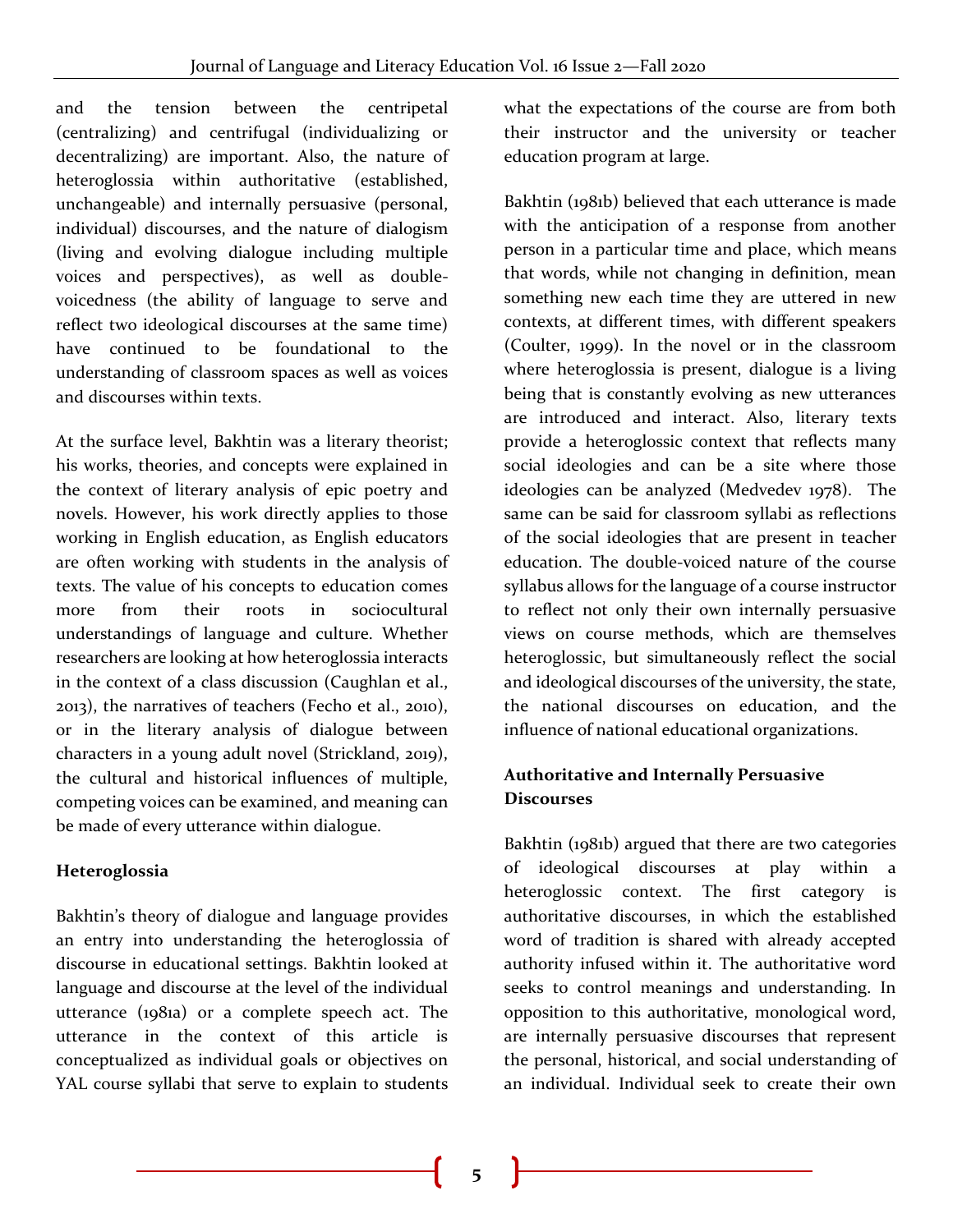meaning in discourse even as authoritative discourses seek to control it.

## **The Centripetal and Centrifugal Nature of Language**

Language operates as a tool of both authoritative and internally persuasive discourses. The back and forth nature of utterances in dialogue creates a tension between authoritative and internally persuasive discourses. Bakhtin (1981b) explained that "Every concrete utterance of a speaking subject serves as a point where centrifugal as well as centripetal forces are brought to bear" (p. 272). This discursive interpenetration creates a site of tension where the centripetal (centralizing) forces of language seek to control meaning even as the centrifugal (personal) forces of language seek individualization, albeit that which is socialized through discourse. Centripetal forces of language have to do with how authoritative voices seek to control information and knowledge. The goal is to create knowledge owned by that authority. On the other hand, centrifugal discourses are personal forces within an individual that resist this authoritative control of knowledge. While centrifugal discourses are seeking to develop knowledge rather than accepting it as closed, centripetal discourses seek to maintain centers of authority.

## **Dialogism**

Bakhtin conceptualized dialogism as the back and forth nature of utterances within the living, evolving nature of historical and current heteroglossia. Bakhtin's concept of dialogism, when applied to education, focuses on examining the history of spaces or texts for the inclusion of diverse voices while also honoring all voices in a given context (Coulter, 1999). Dialogism counters the problem in school settings where discourse is monologic, where one voice is valued, and others silenced (Caughlan et al., 2013).

Bakhtin posited that meaning is in a constant state of development where it is unfinalized (Bakhtin, 1981b). In a heteroglossic context, language is always unfinished and, as voices compete to be heard; the context continually shifts and changes as new utterances and responses are introduced (Coulter, 1999). These competing voices can be analyzed for research using many different genres (Lin, 2014), such as course syllabi.

Dialogized language involves much more than one voice or perspective. Educational researchers planning on using Bakhtin's work must keep in mind "When we speak or write, we simultaneously enact the voices of others, inevitably taking into account what they might have responded to what we have uttered, in an attempt to anticipate future responses by incorporating them into our speech" (Lin, 2014, p. 63). The individual speaker, therefore, is constantly anticipating the potential responses to an utterance, which evolves the utterance before it is even spoken aloud.

When dialogue is examined for research, then, the researcher is able not only to analyze each utterance with the explicit meaning in mind, but also to analyze the response or potential response to the utterance in the dialogue. Analysis of dialogue in educational settings or in texts like course syllabi can involve a search for the worldviews and perspectives inherent beyond a literal meaning and represented in the discourses present in them (Bakhtin, 1981c). It is through analysis of the double-voiced language in course materials that the many competing discourses of education can be examined.

## **Double-voiced Discourse**

The final concept of Bakhtin's that is important for the present article is the concept of double-voiced discourse. When looking at an utterance, Bakhtin (1981b) maintained that when two or more meanings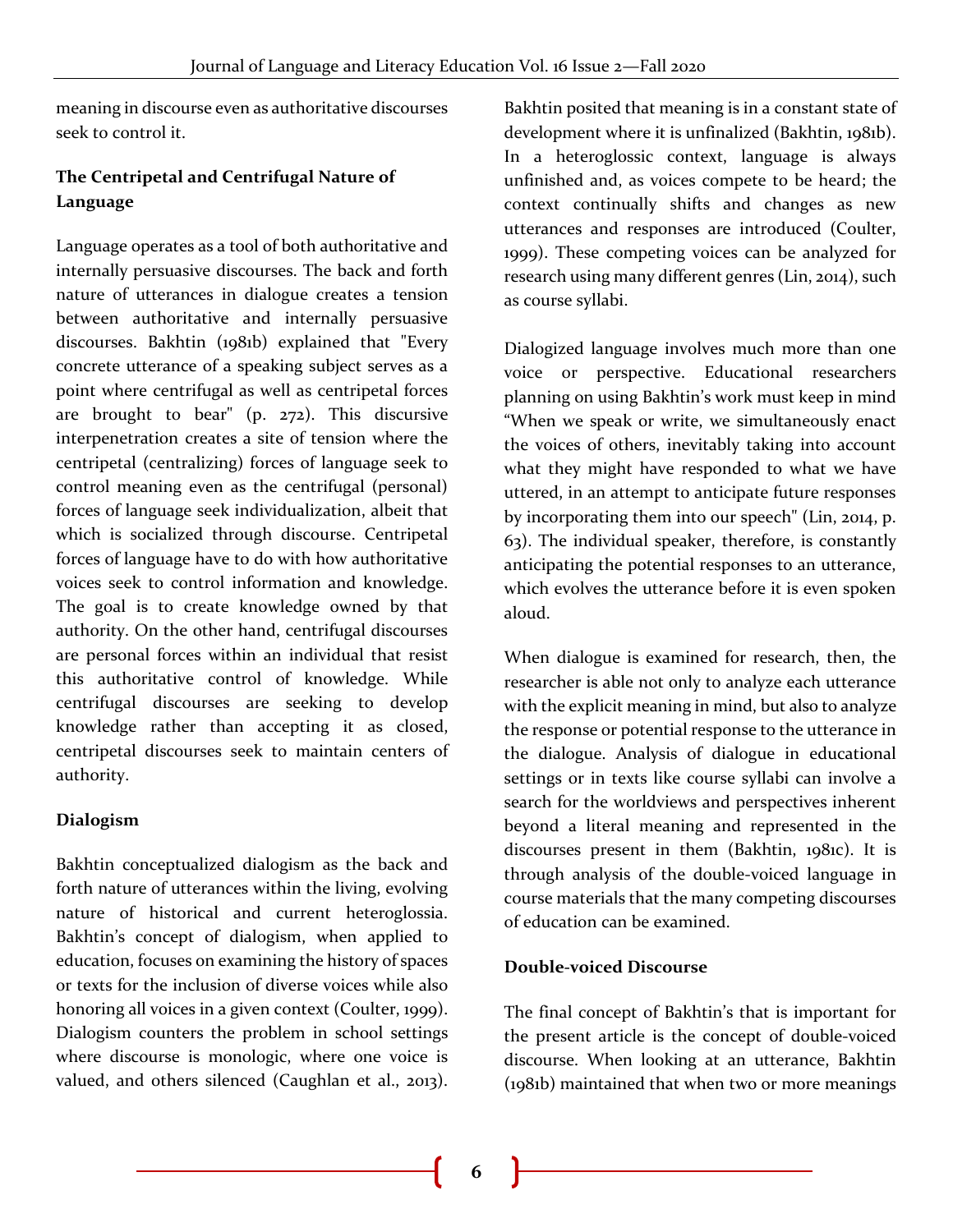may be available in an utterance, then it is doublevoiced. He explained that "In such discourse there are two voices, two meanings, and two expressions" (p. 324). In this study, individual utterances, including objectives and goals within a syllabus, can be examined for this double-voiced nature, those in which a goal that states one purpose has a hidden purpose within it. Critical analysis of such utterances can indicate when authoritative discourses are seeking to control the internally persuasive and vice versa.

## **Bakhtin's Concepts and the YAL Course Syllabus**

Although the use of Bakhtin's theories is foregrounded in this study, it is important to note how the suitability of sociocultural theories and lenses best informs qualitative research in young adult literature methods courses. Because the course syllabus is created in a social context of a university, within a state and country, and at the hands of a university professor, lecturer, or instructor, the various social ideologies of each of these contexts influence how and why syllabi are created the way they are and why there is no standard form shaping all courses in the country. Because these social ideologies influence course design and are intended to be interpreted in a class by students who have been socialized to the reading of syllabi and interpret them actively, analysis must examine how these various social ideologies interact in a static document.

Bakhtin's theories are especially valid for studying the YAL course syllabus because of how the syllabus is integral to the educational experience and serves to represent the ideological influences of teacher educators, programs, universities, and national education associations. To the teacher educator, the creation of the syllabus reflects the needs of both the program and the university in the course offering, but also the individual purposes and worldviews that that instructor finds persuasive and important. I chose to

analyze syllabi because "[t]he syllabus is one of the few tools available for documenting the scholarship required for integrating isolated learning activities into a coherent meaningful whole" (Albers, 2003, p. 63). Thus, the "coherent whole" that the syllabus represents provides a more complete picture of what is being done in a course, and analysis can then show which ideological influences are present while describing the specifics of what information is included or excluded.

#### **Method**

To understand how secondary English teacher educators were conceptualizing young adult literature within the larger field of English education in the United States, data were sought through course syllabi and related materials from the researchers and teacher educators who were leading the discourse on the national stage. To that end, participants were sought through *The ALAN Review* (The Assembly on Literature for Adolescents of the National Council of Teachers of English), the organization that devotes their research and practice to the study of literature for adolescents. I next describe my process of identifying participants.

## **Participants**

In 2017 and 2018 (Volume 44, issues  $2 \& 3$ , Volume 45, issues 1, 2,  $\&$  3, and Volume 46, issue 1), 114 individual researchers and teachers published in *The ALAN Review*. Issues from the last two years were used to try to find researchers and teacher educators currently teaching through young adult literature. These publications spanned a range of topics from editorials, empirical research studies, YA author interviews, and book reviews. Of the 114 individuals published in this two-year span, 48 individuals selfidentified as teacher educators working with young adult or adolescent literature. Of the 48 teacher educators, 44 were contacted (4 were removed as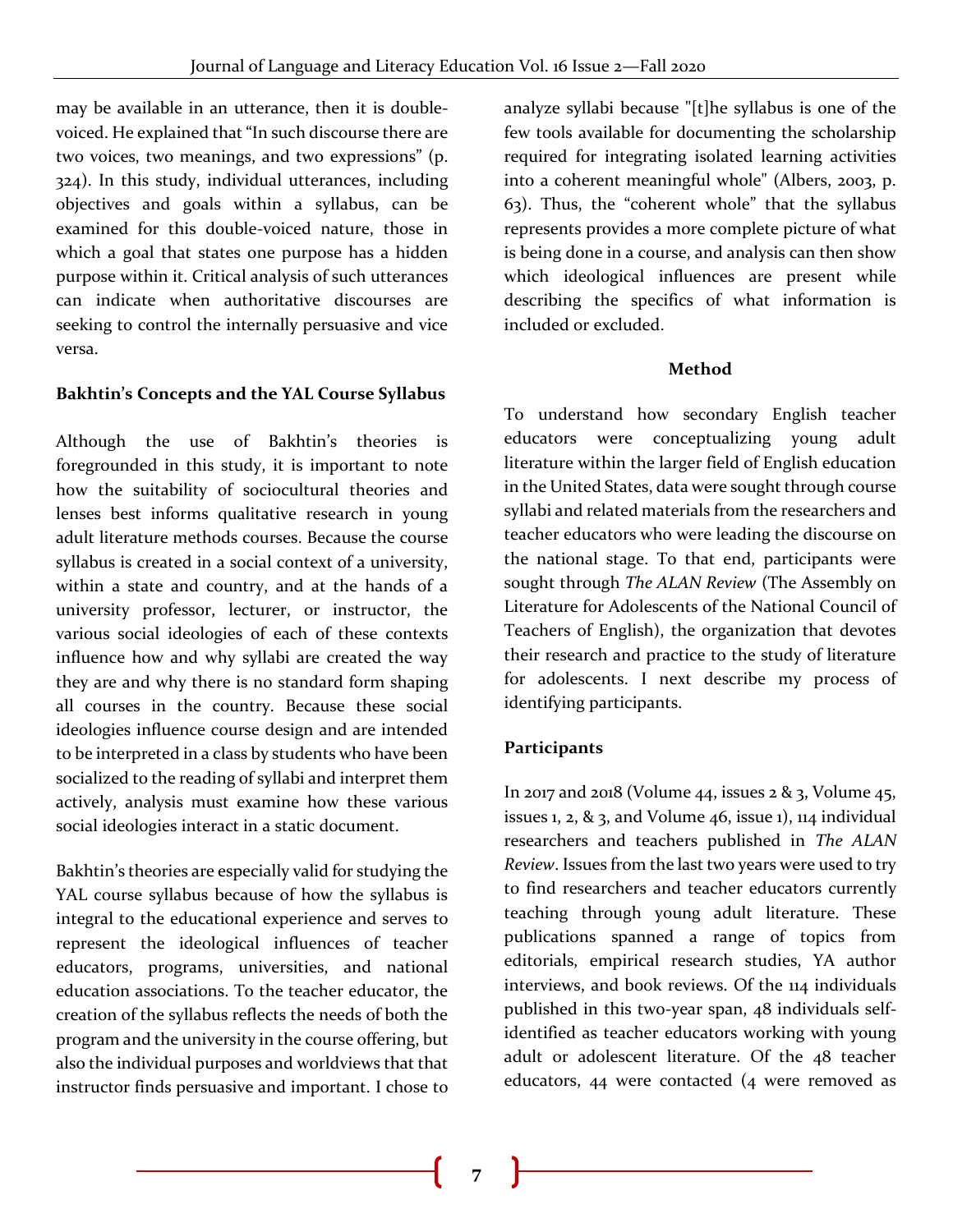they were not actively teaching or because their coteacher submitted materials on their behalf) with a request for materials for the young adult literature classes or methods classes that included young adult literature as a major focus.

The materials requested included course syllabi, course calendars, major assessments (prompts, descriptions, rubrics), required or optional reading lists, and anything else that the teacher educators felt best represented the work that students would be doing in these classes. For the purpose of this article, specific goals and objectives sections of the course syllabi were drawn out and examined in more depth to create an understanding of purpose for these courses.

Of the 44 teacher educators contacted, 17 submitted materials for 20 individual courses that focused on young adult literature in whole or in part. As materials were collected, initial readings of these 20 course syllabi allowed me to categorize the classes into three main groupings. These categories included 13 courses that focused entirely on young adult or adolescent literature, four teaching reading and reading methods courses that have young adult literature as a major focus, and, finally, three broad literacy-across-the-curriculum classes of which young adult literature was a part.

## **Data Collection**

Data were solicited for analysis in the following ways: Instructors were initially contacted via email to find out if any would be interested in participating and submitting materials with a short description of the study including what materials the researcher was hoping to receive as data. Those who expressed interest were then started on the consent process via email. The IRB approval and consent form were sent to the participants to sign and return. Seventeen

participants submitted their course materials along with their signed consent form.

## **Data Analysis**

I received course materials from participants; syllabi and related materials were printed and then anonymized to ensure that both the participant and their university of employment were not identifiable in the data. As the first reading of the course syllabi was conducted, I began to categorize the syllabi by the main focus of the course stated above (in Table 1). As each additional reading was conducted, I examined how my own ideological discourses influenced how data were being read. For example, discourses of standardization would have to be reread and tone reexamined so that my own feelings about how standards influenced course design were not imposed upon the data. After the syllabi were categorized by course focus, a second reading of the syllabi was conducted to begin to unpack the more specific aspects of what these courses were about and what methods were employed for teaching YAL.

Initial codes were created based on researcher expectations from a review of literature on Bakhtin in education and the development of the theory of literary analysis using Bakhtin's concepts. These initial codes were formed, though differing and sometimes competing discourses were encountered in the data. These initial codes were "discourses on defining YA, adolescence, or the genre," "discourses of diversity, representation, and social justice,"

#### **Table 1**

*Initial Codes Used to Categorize Syllabi for Analysis*

| Courses     | Courses on   | <b>Literacy Across</b> |
|-------------|--------------|------------------------|
| Focusing on | Reading      | the Curriculum         |
| Entirely on | Methods that | Classes that           |
| YAL         | Use YAL As   | Include YAL as         |
|             | Major Focus  | a Part                 |
|             |              |                        |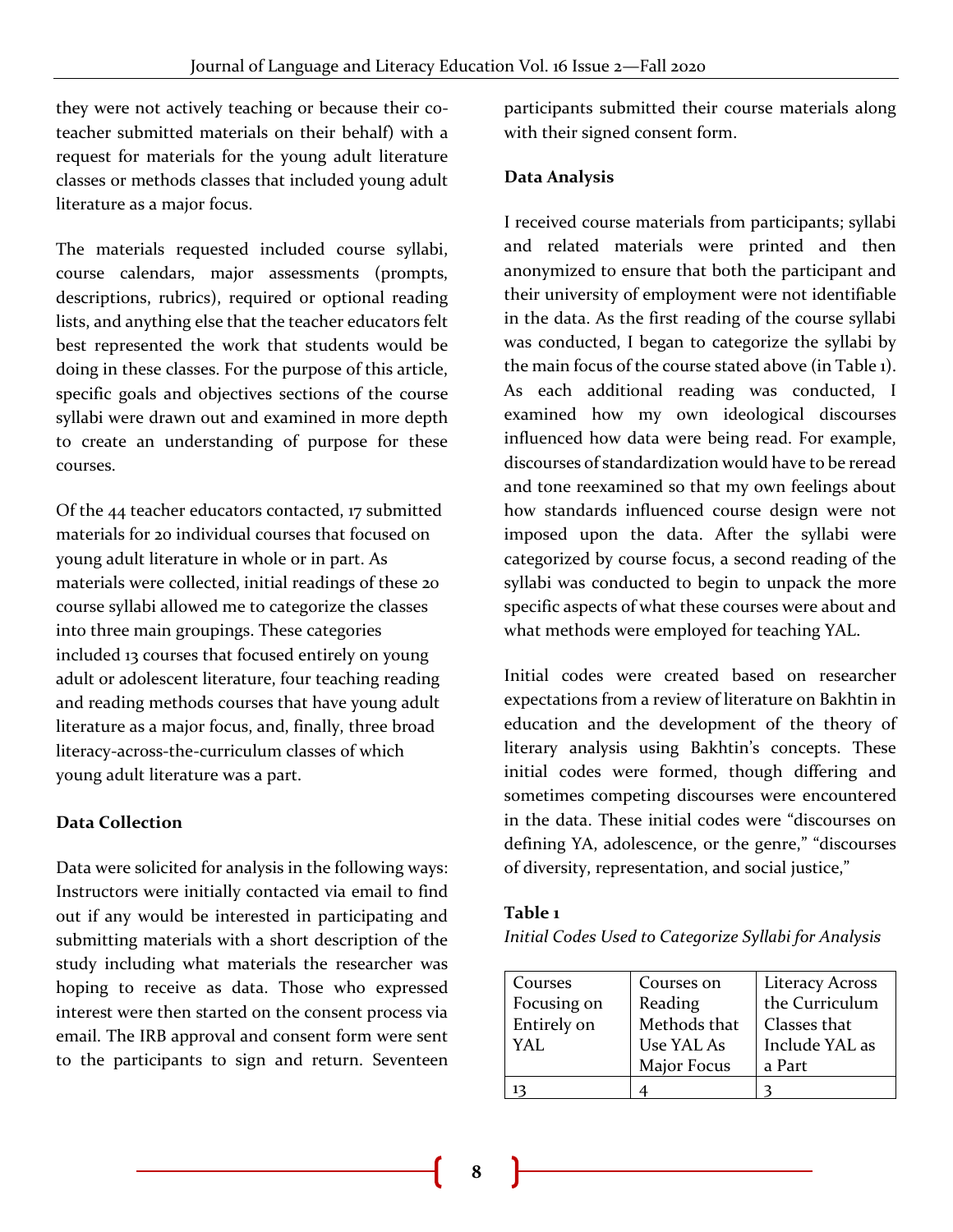#### **Limitations**

"national and global discourses," and "authoritative" and "internally persuasive" discourses. The second reading of the course syllabi allowed me to begin to analyze the purposes of these courses more deeply.

In the third reading of the course syllabi, course objectives and goals were separated from the larger documents in order to understand the direct purposes of young adult literature courses in secondary English education. These course objectives and goals under further analysis, where codes were compared constantly against previous occurrences in the data, provide an in-depth look at the theoretical purposes of these courses, and provide answers to the research question.

The corresponding data drawn from these 20 course syllabi provide the basis for this research article. As Smagorinsky and Whiting (1995) explain, one purpose in studying syllabi is to be able to describe how things are being done in order to promote a discussion about current methods that can then be researched and discussed further. The findings of thisstudy will allow researchers and practitioners in secondary English education to understand what is being done in the field of YAL now and use that knowledge as a foundation for building a pedagogy of young adult literature in the future.

#### **Table 2**

*Broad initial codes for data analysis* 

| <b>Discourses</b> | Discourses    | National    | Authoritative  |
|-------------------|---------------|-------------|----------------|
| on defining       | <sub>on</sub> | and Global  | and internally |
| YA,               | diversity,    | Discourses. | persuasive     |
| adolescence,      | repre-        |             | discourses.    |
| or the genre.     | sentation,    |             |                |
|                   | and social    |             |                |
|                   | justice.      |             |                |

Whereas Smagorinsky and Whiting (1995) opened the door for course syllabi to be examined to understand current and future methodology in secondary English teacher education, and Pasternak et al. (2014, 2017) built upon that foundation by studying methods in educational research to further expand upon how English teachers are prepared and trained in the 21st century, this study does not fully examine the actual classrooms of the submitted course syllabi to see how these goals and objectives are actually implemented, how student growth and progress are evaluated, and if students are on board with or resistant to these ideas.

The course syllabus is an inherently flawed document. Teacher educators are required to create these documents, and all are influenced by authoritative discourses of the colleges and universities in which they are taught. Syllabi are political documents sometimes reflecting the individual voice of the teacher educator, and other times reflecting how a monologic conception of authority acts on students. Sometimes courses are taught with departmental or inherited syllabi that individual instructors have no real say in, and at other times instructors may provide a bland syllabus for public record while sharing an individual, personal syllabus with actual students in class.

All of these limitations must be considered when discussing the findings of this study. While seventeen published teacher educators in YAL and their 20 course syllabi are no small number, the courses and teacher educators cannot represent all of the work being done with YAL and secondary English teacher education. This study provides data to make the claims below, with the caveat that that this study accounts for only a part of what YAL in teacher education is and can be. Future research built upon this study can examine how these course syllabi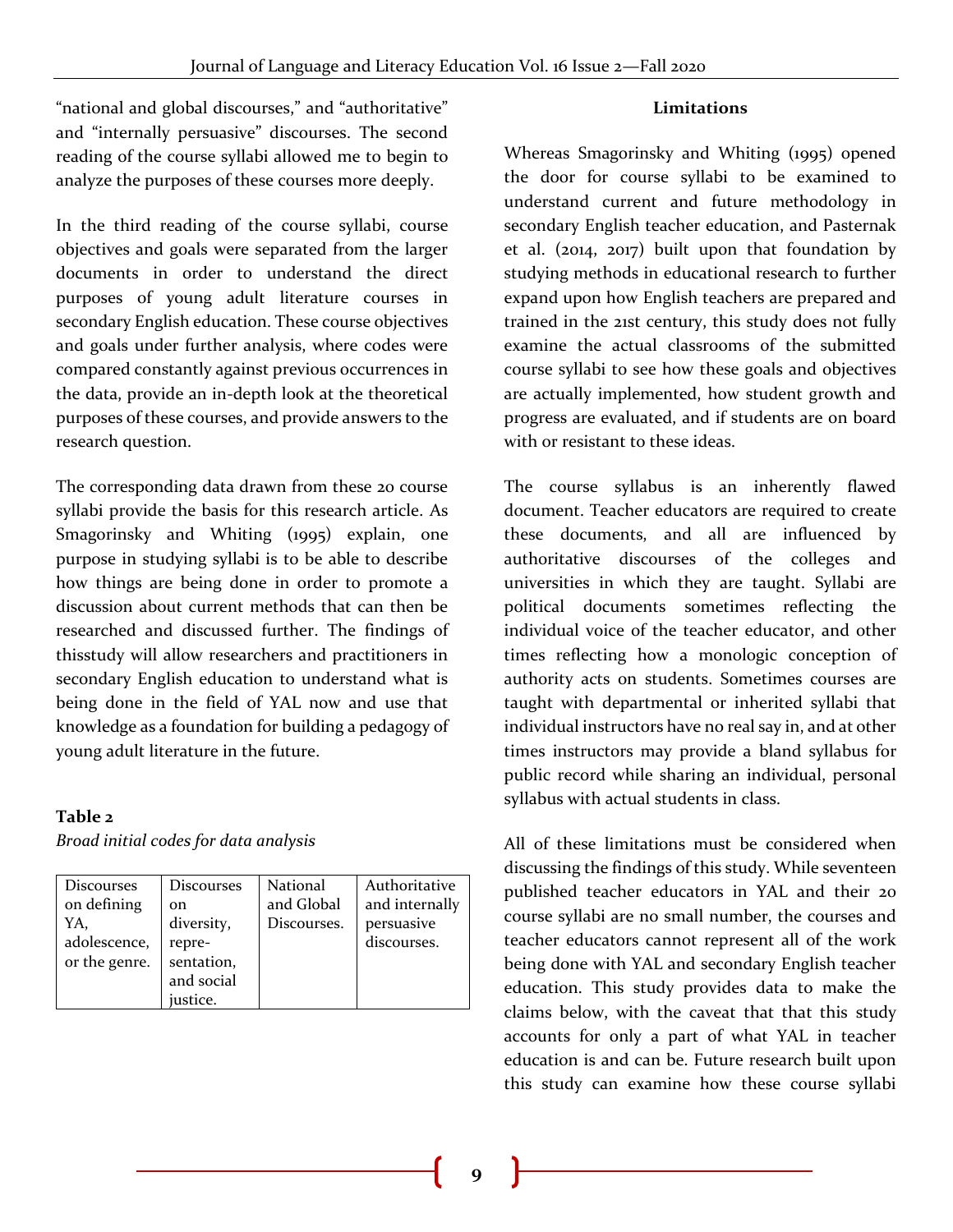match what is actually being done in the classroom and provide a fuller picture if the voices of the the teacher educators who submitted these syllabi were able to provide commentary on the instructional choices they made as well as provide anecdotal evidence as to their students' acceptance or denial of the stated objectives and goals.

## **Findings**

Of the 20 course syllabi examined in this study provided by 17 YAL teacher educators, there were 111 separate objectives and goals (see Appendix) included to help teacher candidates understand the purposes of the courses. The heteroglossia of the syllabi identified in the objectives and goals allows for analysis of how these discourses compete within this space. Because one course objective or goal is followed by others that further the same discourse, compete against it, or suggest internally persuasive discourses of instructors and students, an understanding of the contested nature of education may become available through analysis. To many students, these courses will be their first interaction with young adult literature as a field of study, and not only as a literary genre.

Subsequent readings of the course syllabi further developed thematic codes beyond the original codes used to categorize syllabi and organize the data. Four main codes were developed while analyzing the course objectives and goals: "discourses about traditional English Education methods," "discourses of critical education/social justice/diversity," "discourses on defining YAL and/or adolescence(ts)," and "discourses on reflection/reflective practice" using YAL. Examples for each code within specific objectives and goals are highlighted and represented in Table 3 and illustrated in the Appendix.

As each syllabus, and subsequently each goals and objectives section, was analyzed for sites of tension in the heteroglossia of the text, both authoritative and internally persuasive discourses were found competing to be heard, and individual utterances (an objective or goal) at times served both types of discourses, making them double-voiced. Bakhtin's concepts created a lens through which this competition could be seen and provided a way to see how language used on the syllabus represented both centripetal and centrifugal forces of language seeking control.

## **Traditional English Education Methods**

YAL scholars are beginning to define what a pedagogy of YAL might look like (see Buehler, 2016). The syllabi suggest that the traditional strategies of teaching English are a vital part of using YAL with teacher candidates. Traditional English education strategies for teaching literature can be "characterized by whole-class assigned readings and teacher-directed instruction" (Ivey & Johnston, 2013, p. 257) and teaching preservice teachers how to incorporate reading and writing strategies into their instruction. This focus on traditional English education strategies is not surprising, as YAL courses are more often included in teacher education programs within colleges and schools of education (15 of 20 syllabi) as opposed to Departments of English (5 out of 20 syllabi) in this study. The courses' housing also shows that YAL has become an ingrained method for teaching traditional strategies even as adjacent reading methods are created to better teach YAL in secondary teacher education. Those educators still harboring a deficit perspective on YAL might be surprised to see that the focus of these courses is on the traditional English education strategies that they would expect in a reading or teaching methods course.

English/Language arts curriculum jargon and discourse were represented throughout the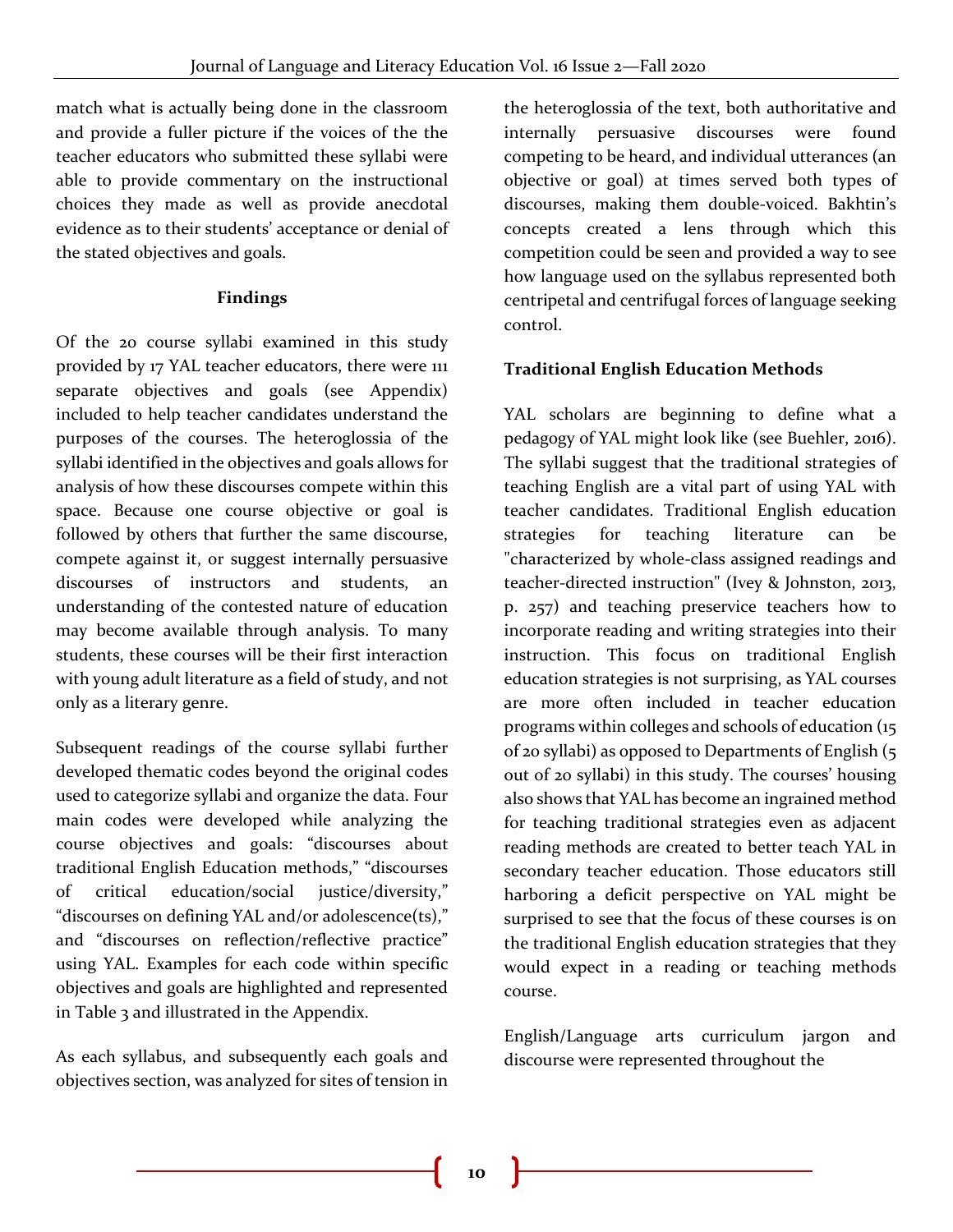|  | Codes and examples from data |  |  |
|--|------------------------------|--|--|

| Discourses About                                                                                                                                                                                                                                                                                         | Discourses of Critical                                                                                                                                                                                                                                | Discourses on                                                                                                                                             | Discourses on                                                                                                                                 |
|----------------------------------------------------------------------------------------------------------------------------------------------------------------------------------------------------------------------------------------------------------------------------------------------------------|-------------------------------------------------------------------------------------------------------------------------------------------------------------------------------------------------------------------------------------------------------|-----------------------------------------------------------------------------------------------------------------------------------------------------------|-----------------------------------------------------------------------------------------------------------------------------------------------|
| <b>Traditional English</b>                                                                                                                                                                                                                                                                               | Education/social                                                                                                                                                                                                                                      | Defining YAL and/or                                                                                                                                       | Reflection/Reflective                                                                                                                         |
| <b>Education</b> methods                                                                                                                                                                                                                                                                                 | justice/diversity                                                                                                                                                                                                                                     | Adolescence(ts)                                                                                                                                           | Practice Using YAL                                                                                                                            |
| Evaluate and<br>experiment with<br>multiple strategies<br>and a range of<br>content materials and<br>texts, both traditional<br>and alternative, and<br>both explicitly and in<br>the context of<br>literature instruction,<br>in order to move<br>toward the goal of<br>reaching all students.<br>(#59) | Demonstrate a social<br>justice orientation<br>toward teaching and<br>young adult<br>literature, including<br>consideration of how<br>race, class, gender,<br>and sexual<br>orientation relate to<br>the school and<br>classroom context.<br>$(\#30)$ | Examine research<br>and theories of<br>adolescence through<br>a range of scholarly<br>sources and<br>(re)consider our own<br>assumptions. $(\text{\#}11)$ | How do we develop a<br>reflective stance that<br>serves to guide and<br>support our continued<br>growth as<br>professional<br>educators? (#4) |
|                                                                                                                                                                                                                                                                                                          |                                                                                                                                                                                                                                                       |                                                                                                                                                           |                                                                                                                                               |

objectives and goals from these 20 course syllabi. One teacher educator highlighted the essential question, "What are the purposes of the English curriculum in the areas of literature, language, writing, speaking, and thinking?" These courses reflected the discourse of the need to have students experience and then be able to plan with a number of reading strategies in mind when preparing to work with secondary readers. These traditionally-focused courses most often were geared toward teaching instructional strategies, theoretical and developmental foundations of teaching, and creating positive learning environments for secondary students. I first review the findings on instructional strategies.

## *Instructional Strategies*

The largest focus of these courses (50 out of 111 total objectives/goals) was on teaching traditional English

teacher methods, in particular, teaching teacher candidates reading and writing strategies that they could use with young adult literature in secondary classrooms placements. The five language arts (historically conceived as reading, writing, listening, speaking, and viewing) were often in focus when looking at these objectives and goals, as shown through the focus on planning strategies for using young adult literature and meeting the diverse needs of secondary students. These objectives and goals show that these courses are centered on the reading of young adult literature, but that it is rare that classes are formatted like a traditional literature course in a Department of English where literary analysis of reading is the valued goal. They are more often focused on how the reading of YAL can be expertly paired with reading and writing strategies to allow teacher candidates to build classrooms that focus on the needs of secondary readers. This emphasis suggests a competition in the heteroglossia of these sections where the pedagogy for English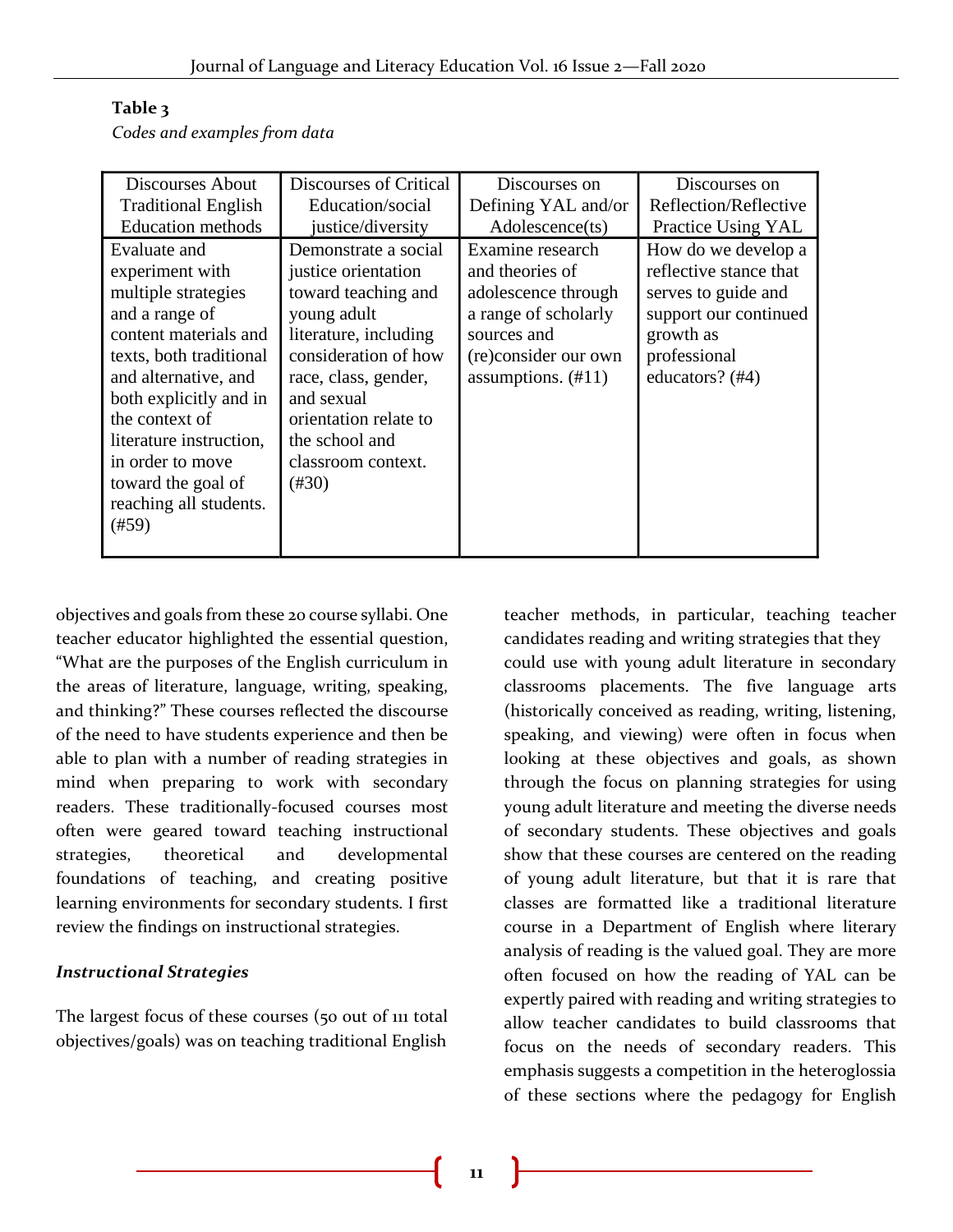courses seeks to control how literature is expertly read and analyzed, in contrast to the Department of English training that students receive in literary analysis classes prior to certification.

A number of objectives and goals for these young adult literature courses focused on how "Students will be able to discuss strategies for implementing reading and writing activities within the context of young adult literature" using research-based practices. Such objectives often speak to the need for teacher candidates "To begin the practice of designing curriculum conceptually integrating Common Core Standards, differentiation, and text diversity" (see the Appendix for the presentation of

all illustrative statements provided in the Findings). This second objective is a great example of double-voiced objectives or goals directly reflecting the social and authoritative discourse of standardization while also calling on traditional methods and standards.

Another objective calls on

teacher candidates to "Identify and explain the National Council of Teachers of English Standards for the English/Language Arts and the [State] Academic Standards for English language arts for grades 5-9," (see Appendix) reflecting the authoritative influence of national and state bodies on curriculum for young adults. The authoritative discourses of education are present in such goals where the implication is that preservice teachers must learn how to operate within the hierarchical context of public education.

The courses reflected in these 20 syllabi made room for the foundational need in the curriculum of teacher education to teach new teachers how to plan and instruct students while using young adult

**"The dialogic nature of these syllabi shows how a seemingly static document actually contains living multitudes as these discourses animate and reanimate each other."**

literature. The heteroglossic nature of these syllabi showed goals such as "We will uncover practical elements of lesson plans and unit creation, and you will be challenged to consider the theoretical aspects of the teaching of reading and literature"; students will "Develop a rationale for including the study of young adult literature as part of the school curriculum"; "Implement and analyze a variety of developmentally appropriate tools for assessment for learning (formative) and assessment of learning (summative) appropriate for middle level English / language arts"; and "Explain and demonstrate effective writing instructional practices (including ethical response to student writing) related to varied text types and purposes (e.g., argumentative,

informational, and narrative), production and distribution of writing, and research to build and present knowledge." These objectives show that planning, rationalizing instructional choices, assessing student work, and writing are all parts of a curriculum and pedagogy of young adult literature and serve authoritative discourses on the

"right" way for preservice teachers to be trained.

What is important to notice, however, is how the goals above are also double-voiced in that they serve the authoritative demands of teacher education while simultaneously reflecting the authoritative needs of the instructor. Within one objective, both the demanding aspect of learning for certification exists in the same utterance where instructors explain how open they are to student interest and learning, showing how a contradiction can be found within stated goals. Such goals are reflective of the internally persuasive discourses of students to "challenge" and "rationalize" these established practices.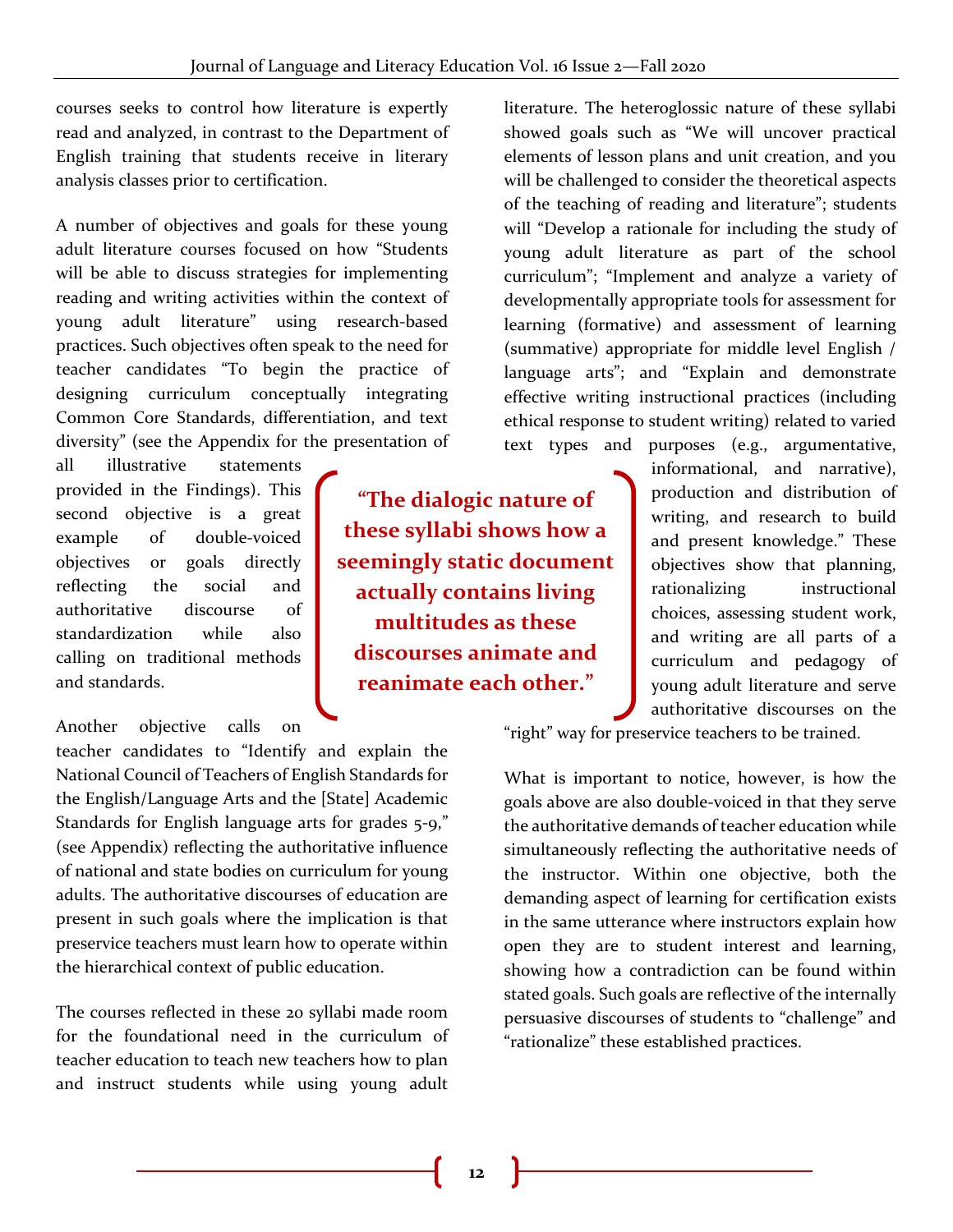These YAL courses are also indicative of the larger discourse in the study of YAL in teacher education to prepare students to be able to defend their use of YAL with their students to meet their individual needs. This internally persuasive discourse is shown through goals such as "How can we best construct activities, assignments, assessments, and units to ensure that we are meeting our objectives and the differentiated needs of our students given their diverse identities, lives, interests, and needs?" This example shows how the interests and needs of secondary students are also a part of the heteroglossia of these course syllabi and serve to help preservice teachers centrifugally resist authoritative structures. The dialogic nature of these syllabi shows how a seemingly static document

actually contains living multitudes as these discourses animate and reanimate each other.

## *Theoretical and Developmental Foundations*

Another focus of the objectives and goals of these 20 courses was to develop an understanding of the theoretical and conceptual

foundations of teaching secondary students reading with both canonical literature and young adult literature. Goals like "[students will] understand and describe theoretical foundations as related to the development, processes and components of reading instruction," "use theories and research to design and implement an integrated, comprehensive, and balanced reading program," and "generate theoretically based rationales for including young adult literature texts in secondary curriculum" could be vague to students just starting a course. The message is that there is much more to teaching reading using young adult literature than just reading fun books. Though the internally persuasive goal of students developing themselves as independent

**"These objectives and goals focusing on foundational English/Language arts methods situate YAL as a companion to traditional methods in English education, not as a radical coup."**

readers of YAL is present, other goals in this section suggest a dry curriculum infused with authoritative standards showing their double-voiced nature.

In contrast, teacher educators in these courses centrifugally pushed their students from the outset to think more deeply about what it means to be readers or to teach reading. This value is highlighted in goals where instructors start with a "hope that we can probe issues of literacy, seek understanding in the act of reading, and talk about the ways in which texts work in the classroom all with our students' learning at the center." They also push teacher candidates to go beyond the surface level of books to "address theory and practice of literature study in secondary schools, and appraisal of multicultural Young Adult

> literature appropriate to the needs, interests, and abilities of adolescents." They also push students to "Present text-based interpretations and arguments in small group and whole-class discussions" and become producers of content revolving around young adult literature in which their internally persuasive discourses are given more space. These objectives and goals

focusing on foundational English/Language Arts methods situate YAL as a companion to traditional methods in English education, not as a worthy genre in its own right. Preservice teachers in these classes are expected to engage with theoretical understandings on what it means to teach reading while also pursuing their own interests as independent readers.

## *Learning Environment*

Objectives and goals focusing on instruction asked teacher candidates to consider how the learning environment of a reading classroom can have huge implications for student success. These goals focused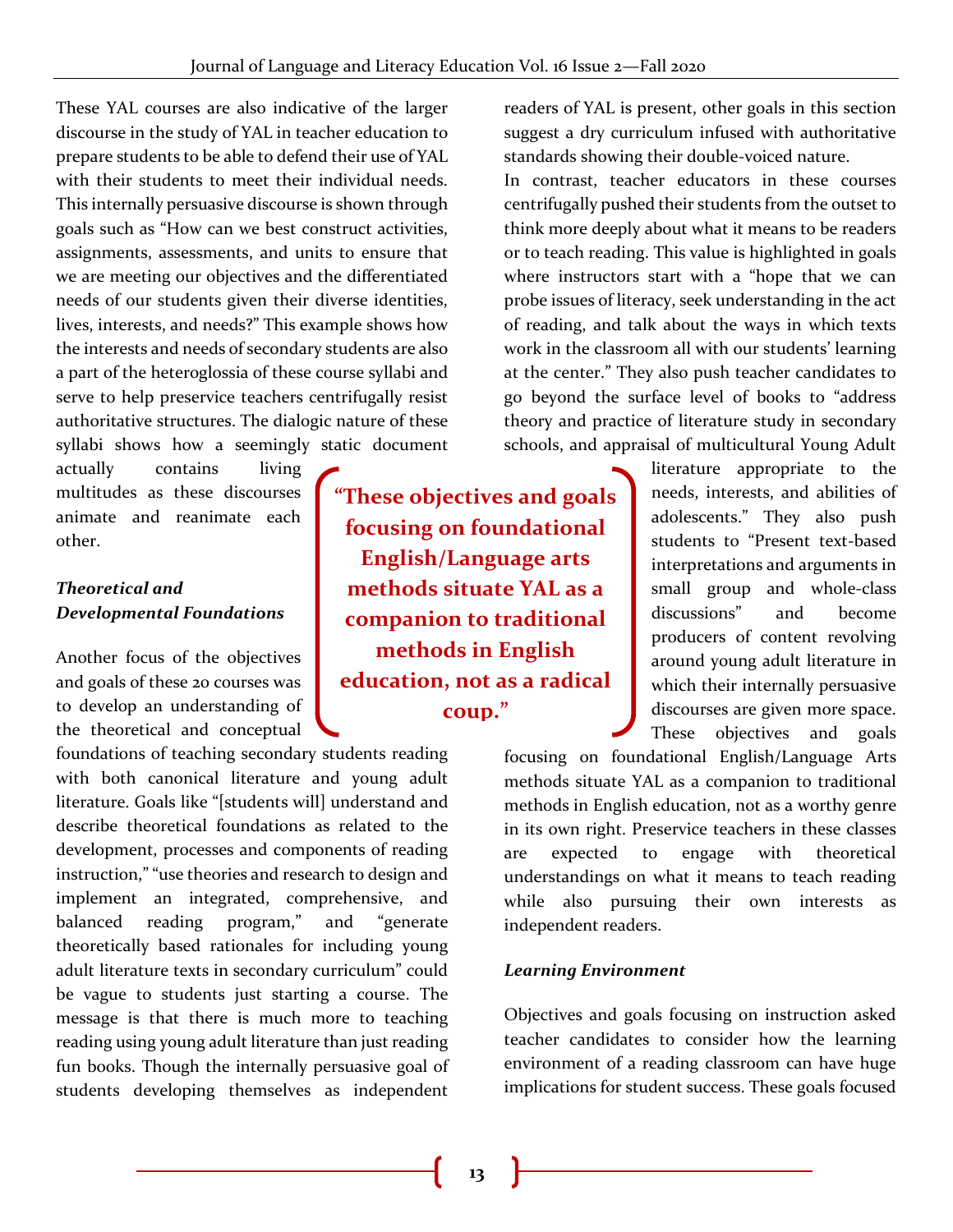on growth for secondary and teacher education students, so that teacher candidates learn to "Develop a learning environment that is conducive to the development of literacy and optimizes students' opportunities for development." These courses also ask students to go beyond the four walls of their classrooms while "Fostering a Collaborative Culture to Support Educator Development and Student Learning." The instructors asked overarching questions, such as "What do we hope to achieve with our students in their academic, social, and personal development as a result of their experiences in the English Classroom?" Reflection on their internally persuasive discourses while in these classes is a key part of creating learning environments using young adult literature, as they give both student and teacher an avenue for grappling with issues and themes that are personally relevant.

## *21st Century Classrooms*

These courses also often call on technology to be used alongside learning with young adult literature to enhance the learning environments of English classes in the secondary classroom. These educational discourses strive to influence students by having them argue that students can "Use technology tools appropriately for discussing, exploring, and representing young adult literature," and emphasize "how student learning can be enhanced through collaboration with other teachers, professionals and parents." Technology, to these instructors, allows teacher candidates to value collaboration, which "Communicates professional information, knowledge and resources for effective English language arts instruction with peers" and even takes it a step further by having students "Communicate effectively with [their] classmates and a global twitter audience," showing the dialogism sought in these classroom spaces. The development of global learning environments through YAL creates an understanding for preservice teachers that reading can connect to

authentic and real-world contexts, and not just the authoritative discourses of historical and political contexts of the literary canon.

Lastly, young adult literature allows teacher candidates in these classes to understand how literacy is so much more than an individual reader's experience with a book. Rather, community literacy programs can be an extension of the English/Language Arts classroom. One goal states that students will "Produce a community based literacy plan that incorporates student and community needs and interests, while implementing content-based literacy strategies." The key focus here is on students' centrifugal interest in literacy and the community, which implies that teacher candidates have the opportunity to address the needs and interests of their students to affect their local communities as partners and not as saviors coming to fix their youth. This goal provides another example of a double-voiced discourse in which the aim is to focus on community literacy needs while simultaneously focusing on the discourses of learning traditional English education teaching reading methods.

## **Critical Education, Social Justice, and Diversity**

One focus (22 out of 111 objectives/goals) for the use of YAL with preservice teachers reflects the social discourses of how using this genre teaches students to be critical interpreters of the world around them, promotes social justice in educational spaces, and prepares preservice teachers to teach diverse students in diverse contexts. While these three subfocuses of the goals and objectives of these 20 course syllabi are rooted in the foundational need to prepare teachers for working in diverse classrooms, each has its own varying needs addressed in the syllabi to allow students to note how much potential there is so that they can be prepared to work in a diverse field. In the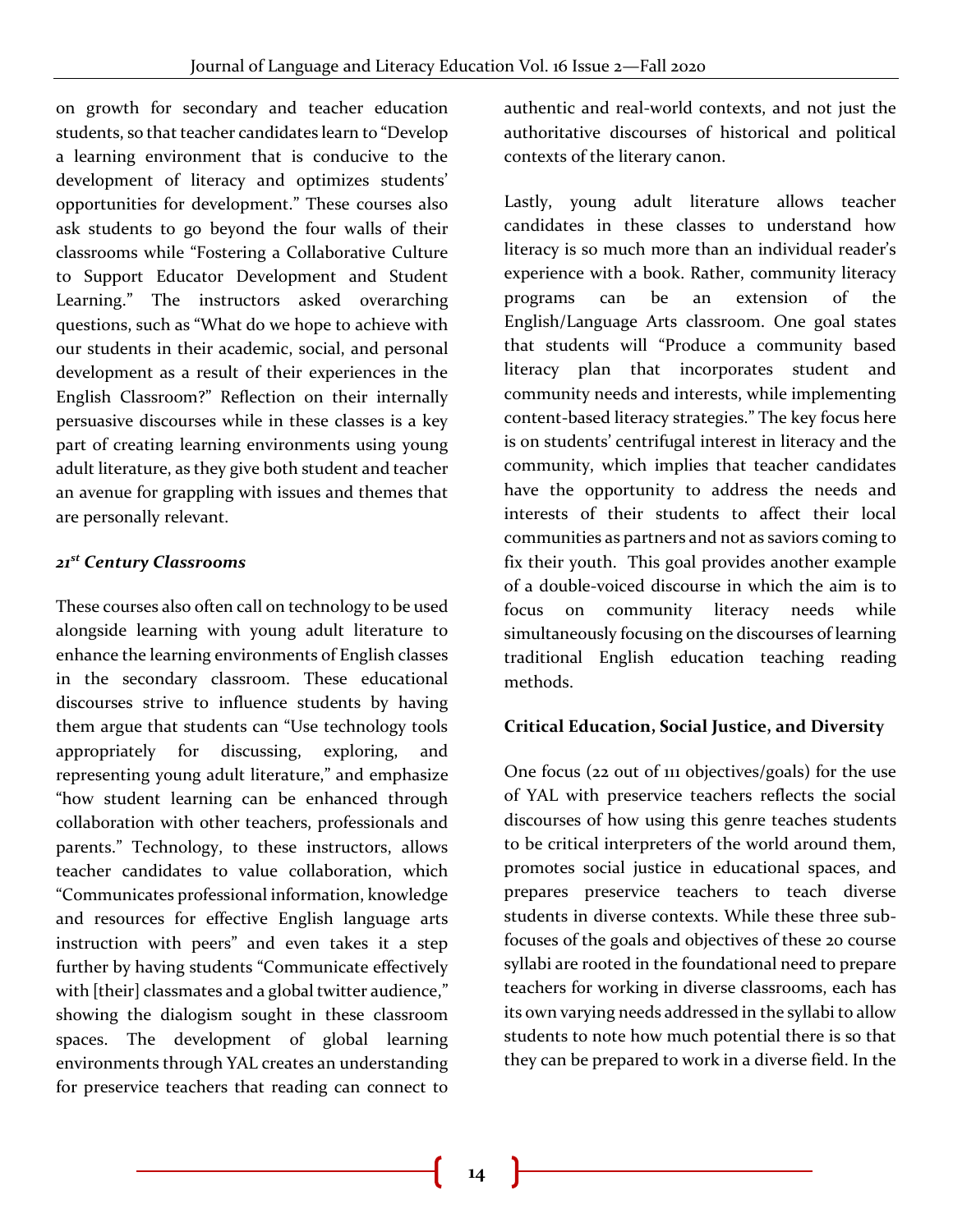next section, I will examine objectives and goals that establish a need for critical education.

## *Critical Education*

Teacher educators highlighted in this study showed through the heteroglossia of their course syllabi that they placed a large emphasis on preparing teacher candidates to critically evaluate a wide assortment of texts in order to prepare them to incorporate diverse materials into their instruction. Many of these course syllabi start with the premise that students must "Explore the ways in which adolescents' literature can be highly political in nature." Using YAL in the secondary classroom is not always an easy sell, and teacher educators show the value in teaching preservice teachers that they will need to be prepared to defend the use of these oftentimes political texts against authoritative structures in public education in order to meet the individual needs and interests of their secondary students. This goal is most often handled through discussions on text selection in which:

Class participants will scrutinize the criteria used in book selection for adolescents to reflect diversity in backgrounds, learning styles, and curriculum demands. Additionally, participants will develop techniques for promoting critical reading and informed interpretation of print, non-print and multi-modal texts, and how to choose texts to meet the needs of diverse groups of students.

This multifaceted goal shows the competing, heteroglossic nature of the back-and-forth of multiple double-voiced discourses within one goal. Critical examination of young adult texts, much as would be expected in traditional literary analysis English classes, teaches these preservice teachers how to use individual lenses to analyze representation in YAL texts. When there are course

goals such as "Students will read young adult literature critically to evaluate how constructs such as gender, class, race, and sexual orientation are taken up and represented in individual texts," teacher candidates are given the opportunity to use their backgrounds in English literary methods to make pedagogical decisions expressed through planning and instruction. The double-voiced nature of these goals to serve both the authoritative discourses of the tradition of accepted English methods and the internally persuasive goal of having students be critical consumers of texts to come to their own understandings about them allows for an interesting site of tension within these syllabi.

Teaching preservice teachers to be critical evaluators of texts before they are put into the hands of secondary students allows these preservice teachers to be cultivators and curators of knowledge rather than simply authoritative owners of it. This idea is effectively teaching new teachers how to foster dialogism and heteroglossia in their classrooms, a tenet of dialogic pedagogy. Conceptually, this critical stance helps students to "Implement techniques for differentiating instruction that address student needs, interests, and learning styles, as well as academic, linguistic, and cultural diversity, through the selection of materials, lesson plans, grouping styles (heterogeneous and homogeneous), and instructional approaches." This goal parallels the focus of traditional English teacher methods. These parallels between traditional methods and methods for a pedagogy of YAL suggest a shift toward an understanding that there is a place for YAL in the future of English teacher methods, and these goals allow for the internally persuasive discourses of students' reading needs and interests to be given more space within the heteroglossia of the texts.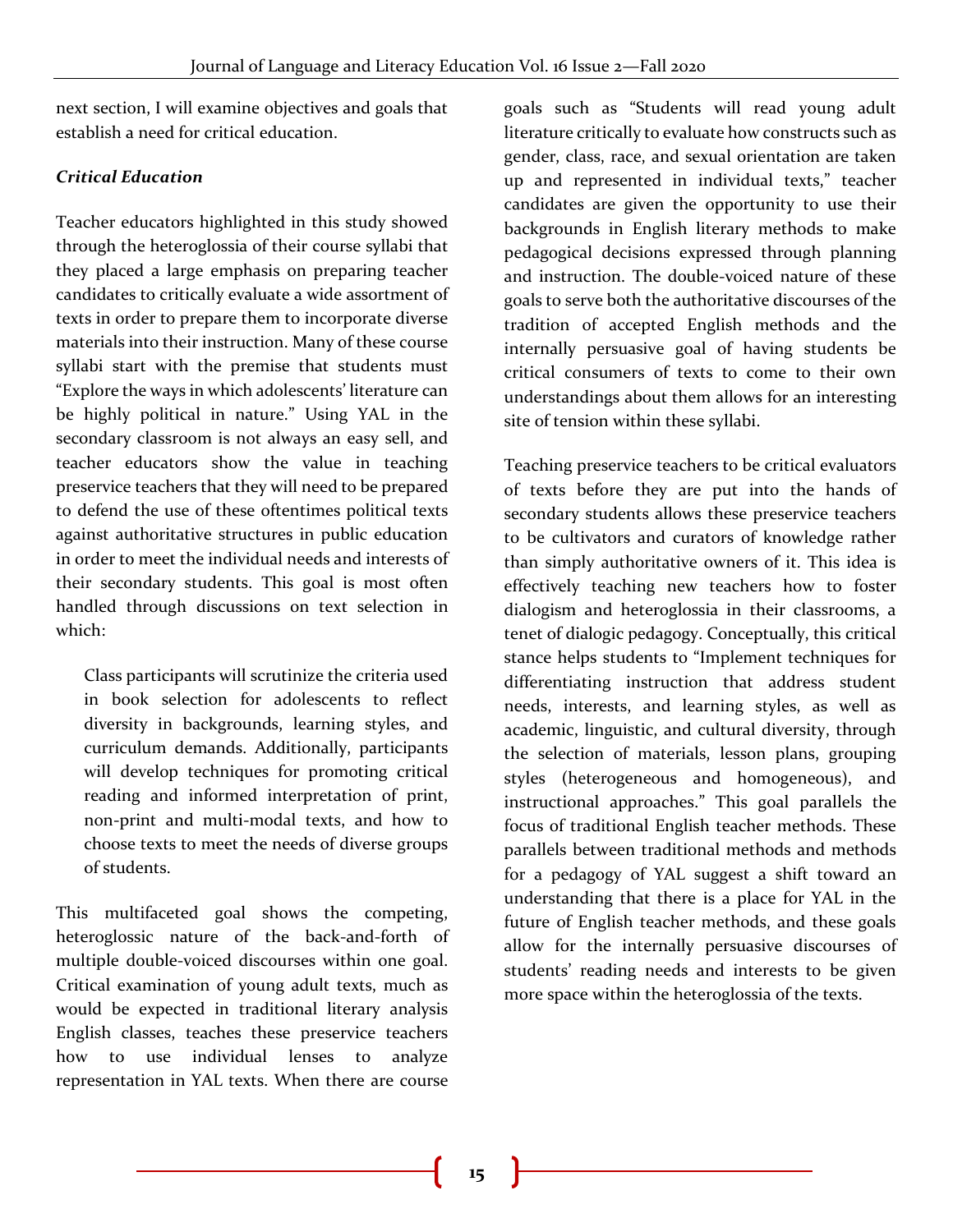## *Social Justice*

Although preservice teachers in these courses do not have their preparation to use YAL divorced from traditional methods, the majority of these YAL courses adopt a perspective that students can learn how to use YAL to effect social change. When students "apply critical literary theory to print and non-print texts, develop interpretations of literature using these critical lenses, and explore ways to use these texts and approaches in effective instruction," they are afforded a chance to be a part of the larger social discourses of change in education. YAL, with such a focus, can provide much needed perspective

and identity exposure to preservice teachers, and this expansion of their vision could allow them to be better prepared to work in diverse schools with diverse student populations.

This charge to be a part of social change is most often noted through objectives in which students join the national heteroglossia of discourse on social justice in education as active participants. In order to meet goals like the ability to

"Demonstrate a social justice orientation toward teaching and young adult literature, including consideration of how race, class, gender, and sexual orientation relate to the school and classroom context," students engage with YA authors, publishers, educators, and students in communities all over the country to learn how to be a part of the conversation. Some courses explicitly state how students will do this, such as when "Students will also be required to follow a YA blog and use the conversations in that blog as a lens for understanding young adult literature, the needs of adolescents and issues of equity and social justice." Heteroglossic

**"Teaching preservice teachers to be critical evaluators of texts before they are put into the hands of secondary students allows these preservice teachers to be cultivators and curators of knowledge rather than simply authoritative owners of it."**

goals like these are practical and have easy application in secondary spaces.

Other goals promote engagement by having students "Explore the current trends and relationships between young adult literature and media and marketing and use that knowledge to become critical consumers of media texts." This goal effectively relates teaching preservice teachers with how to be critical consumers of text, which, in turn, will give them the experience to teach their own middle and high school students to be able to do the same. By engaging in the heteroglossia of YAL in education beyond these courses, preservice teachers are given

> the opportunity to learn how to raise up the marginalized voice in their school contexts and value the internally persuasive discourses of their students.

> Ultimately, many of these courses express hope that students will become active members of a critical community instead of just passive consumers of story. These teacher educators want their students "To do inquiry into the social, political, and economic environment of

schools and their surrounding community and consider the impact on students' lives" so that they can join the great work already being done in their school communities and become partners in building a better world. This goal, like others focusing on areas of social justice, speaks to the potential ability of YAL to be a vehicle for social change and a starting point for action.

#### *Diversity and Equity*

Teacher educators using YAL with preservice teachers often critically engage their students in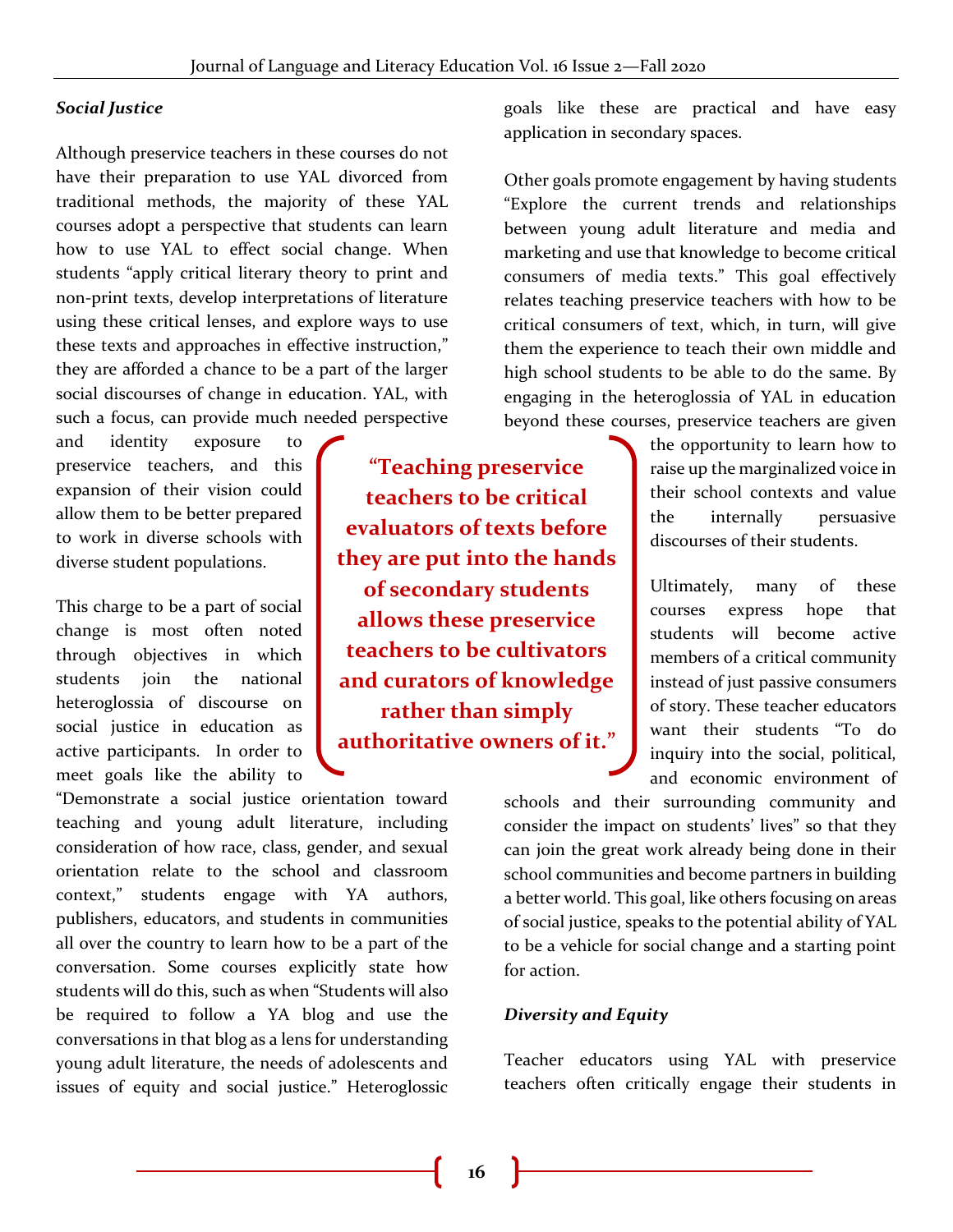ideological and social discourses of education as critical educators. This social justice work requires having discussions about the dialogic and foundational ideas of diversity and equity, as evidenced in one double-voiced goal in which the course "Promotes instructional strategies that address issues of diversity and equity in the classroom and ensures that individual student learning needs remain the central focus of instruction." These two focuses of addressing diversity and individual student needs are both competing to be heard while simultaneously supporting one another. If teacher education programs are training white, middle class, female teacher candidates (Sulzer & Thein, 2016) to be able to enact change in their communities, then they must first "explore instructional, philosophical, and student diversity in the middle and secondary English classroom" with students. To critically study classrooms and communities, preservice teachers have to examine where authoritative discourses on students are in power and also how their internally persuasive discourses are in tension with them.

Bakhtin's concept of heteroglossia is particularly valuable when speaking of goals such as when a course "Strives to create an inclusive culture where diverse perspectives are welcomed in addressing challenges." First, goals like this promote inclusiveness, which values the voice of the student and teaches preservice teachers how to give up some of their voice in order to hear from students. Second, they allow for a flattening of the hierarchy (Fecho et al., 2010) within teacher education programs: the preservice teacher is a colleague who works toward goals with classmates and professors, and, in turn, this allows preservice teachers to learn that secondary students also want to be heard and feel like their experiences and perspectives are valued.

When foundations for inclusiveness are created through objectives and goals like these, preservice teachers learn how to plan and instruct students with

that foundation always in mind. Similarly, when diversity goals are "the central focus of instruction," preservice teachers have the opportunity to use YAL to better understand diversity in their own lives. If individual student needs are the main focus of such goals, then preservice teachers learn to promote diversity and equity even within standardized spaces where curriculum is controlled by authoritative powers.

Finally, objectives and goals that promote diversity and equity in education allow students to be a greater part of their school communities. This participation is highlighted through goals where students use "knowledge and understanding of the different backgrounds, ethnicities, cultures, and languages in the school community to promote effective interactions among colleagues, families, and the larger community." This involvement teaches preservice teachers that when one "Collaborates with families, communities, and colleagues to develop comprehensive strategies to address the diverse educational needs of families and the community," major change can occur. Collaboration with communities is apparent in these course syllabi as is the knowledge that partnership is key in promoting equity.

## **Defining YAL and/or Adolescence(ts)**

Although I fully expected to come across many definitions and conceptualizations of YAL based on my review of the literature, especially in comparison and contrast to the traditional literary canon, only 11 out of 111 objectives and goals directly addressed defining or conceptualizing young adult literature or the adolescent reader, and most of these objectives, when comparing them to the corresponding course calendars and pacing guides, were only addressed by courses in the first day or week of coursework. Perhaps these social discourses are not so loud because these teacher educators feel that YAL as a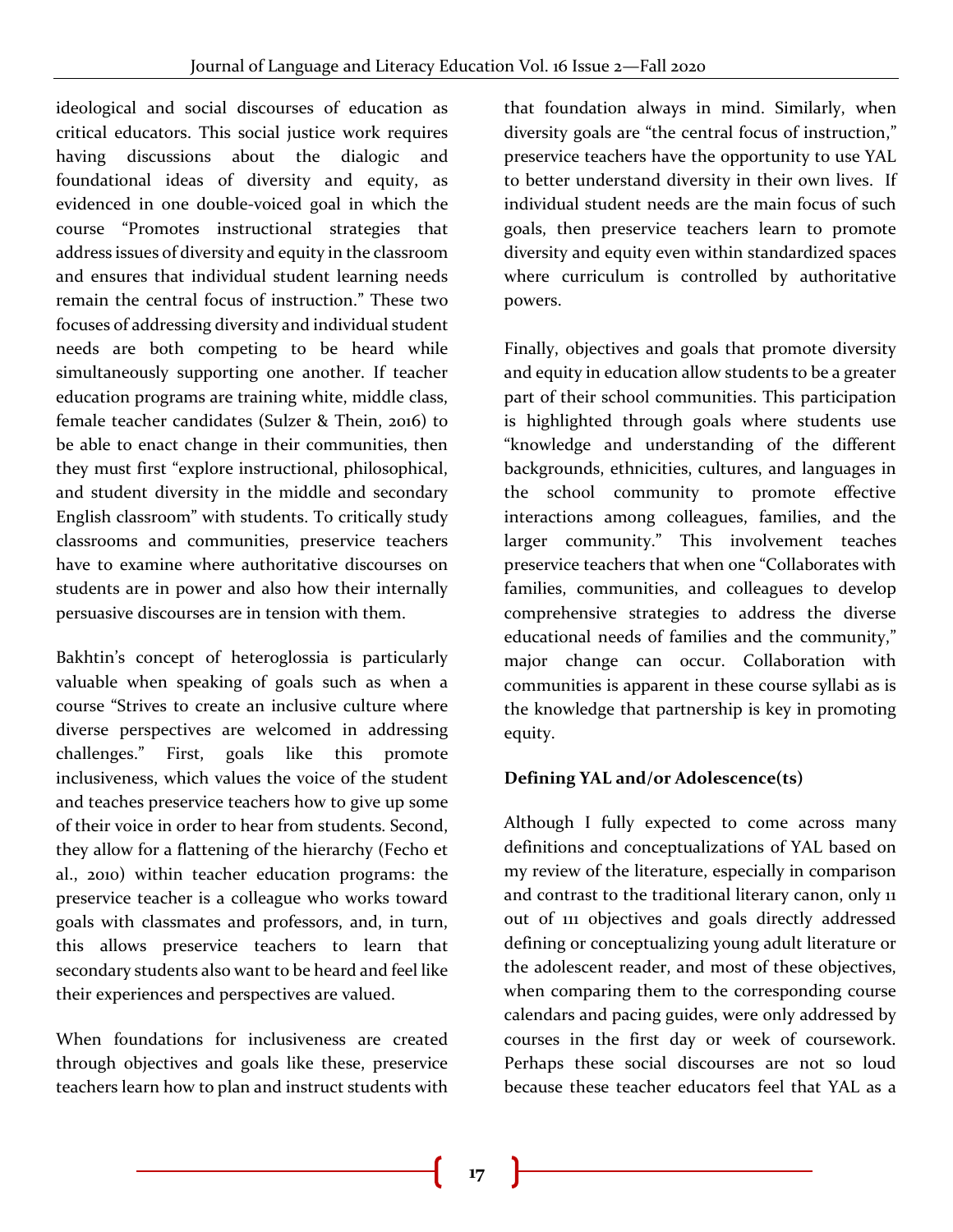field of study is now a permanent fixture in popular culture or in English teacher education; or perhaps YAL is covered in foundational education classes on which these courses are later built and could be examined in follow up research. However, the study of adolescent readers and their specific needs is reflected as a focus of this work as found in the heteroglossia of these syllabi.

## *Defining YAL*

As stated above, the heteroglossia of these course syllabi did make room for a defining of the genre of YAL, especially in the first week(s) of class. Such goals ask students to "Evaluate the purpose of literature that is written explicitly for adolescents and the value of using this literature for classroom instruction" in order to "Gain an understanding of the natures of reading, writing, and related language skills, and the processes involved in adolescent literacy development." Such goals are familiar in traditional English education pedagogies, here just applied to the study of YAL instead of the broader field of traditional literature. However, the need to have preservice teachers engage in an analysis of what YAL is and who it is for remains among the discourses in YAL in teacher education.

Some course syllabi in this study allude to a need for preservice teachers to understand the greater authoritative discourses of publishing and marketing strategies associated with the genre of YAL. One teacher educator provides a double-voiced goal for understanding the genre: "Students will investigate the peritext of young adult literature and explain what it suggests about how publishers conceptualize the audience for these books." Such goals ask teacher candidates to question "the cultural values underlying the marketing of literature for children and young adults" in order to examine what "assumptions about what young adult literature should be or do." By having students address

assumptions in the discourses surrounding YAL from a societal standpoint, teacher educators can then have students prepare to use YAL with individual readers. Looking beyond the texts to see how adolescents talk about YAL is an important addition to note in these courses.

## *Adolescence(ts)*

A number of course objectives and goals addressed the social discourses of the individual adolescent reader and the specific needs that they have. More importantly, by having students engage with adolescence as a socially constructed concept, teacher educators in this study have preservice teachers "Examine [both] research and theories of adolescence through a range of scholarly sources and (re)consider our own assumptions." Having students engage with authoritative discourses through research shows preservice teachers where these powers seek to centripetally control understandings of the concept and how to centrifugally resist subsequent assumptions about adolescence(ts). Teacher educators address power dynamics so that students are able to engage with YAL in these courses not only as readers themselves, but also as teachers who are preparing to work with secondary students with individual needs and concerns that must be addressed before handing them books. Thus, teacher candidates experience YAL in these courses as readers while also potentially struggling with the heteroglossia surrounding adolescents and YAL.

By preparing preservice teachers to work with adolescent readers and not just with YAL as a genre, teacher educators are providing teacher candidates with a broader foundation upon which to build their understanding of English methods by having students "Examine and articulate historical and popular conceptions of adolescents as well as how they are positioned in society and in texts" in order to understand how they personally view their secondary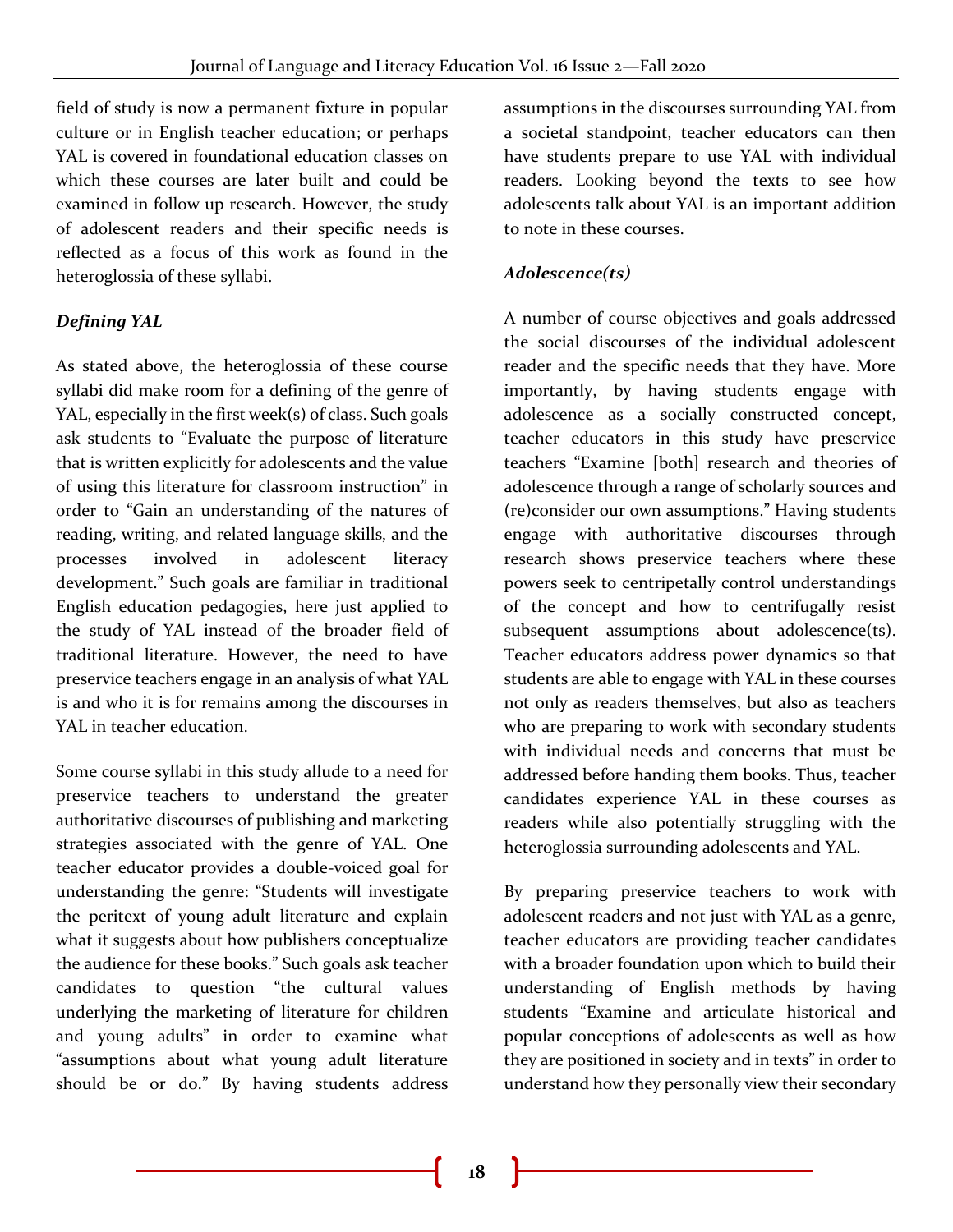students as people. This attention also allows preservice teachers to centrifugally leave behind deficit discourses about adolescence(ts) that have been socially ingrained in them.

These goals that focus on deconstructing false stereotypes about adolescence(ts) infuse such discussions within greater focuses of the courses. When preservice teachers know that they "will define the concept of adolescence, discuss characteristics of young adult literature and literary criticism, and use that criticism to analyze texts for adolescents," they can "Recognize and support the unique needs and skills of the adolescent reader." Such double-voiced goals meet the needs of the traditional reading methods coursework and prepare students to work with standardized curriculum under pressure from

authoritative discourses in education all while engaging as individual readers of YAL. YAL methods allow teacher educators to meet the prescribed reading methods needs in English education while also showing that more can be done using YAL than what has been previously thought.

#### **Reflection/Reflective Practice**

Infused within all of the thematic focuses of these 20 course syllabi was the hope that preservice teachers would be active and reflective teachers who read stories that are internally persuasive to them, and that this foundation of personal reading will serve them as secondary English educators. These course objectives and goals show that "Students will be able to read and reflect on a varied selection of young adult literature and discuss it as a class through a variety of discussion and literacy techniques and activities." The key aspect to reflective practice when using YAL in these courses is to show preservice teachers not that YAL is the only answer, but that

**"It is through education and educators that social change can take place when students engage with perspectives different than their own through reading YAL."**

reflective pedagogues have their students study a wide variety of literature in many genres in order to develop their reading habits in a diversified way.

However, reflective teachers of YAL "Exhibit the abilities to select texts for middle/high school readers with regard to student interests and textual features including literary merit and text complexity." Within the heteroglossic and double-voiced nature of one objective, student interest and literary merit and text complexity are not mutually exclusive but can exist together in many YA texts. Their complementarity allows preservice teachers to have an expanded view of school-appropriate texts when facing text selection in their future role as classroom teachers.

#### **Discussion**

As analysis began, I expected that these 20 course syllabi would serve as a celebration of all things YAL, complete with a parade and banners showcasing the greatness and value of using YAL in secondary English teacher education. Furthermore, I expected that these courses

would focus entirely on reading as much YAL as possible to give preservice teachers a foundation of the genre by forcing them to read as much as they could within a semester. What I found instead was a focused, rational, and evidence-based guide to using YAL within the greater methods coursework for secondary English/Language Arts and a determined goal of having students engage with the various social and ideological discourses that affect secondary and higher education.

Although there were whispers in the data of the canon versus YAL debate, and other familiar discourses on text complexity, etc. with YAL, what was more obvious was the larger purpose that these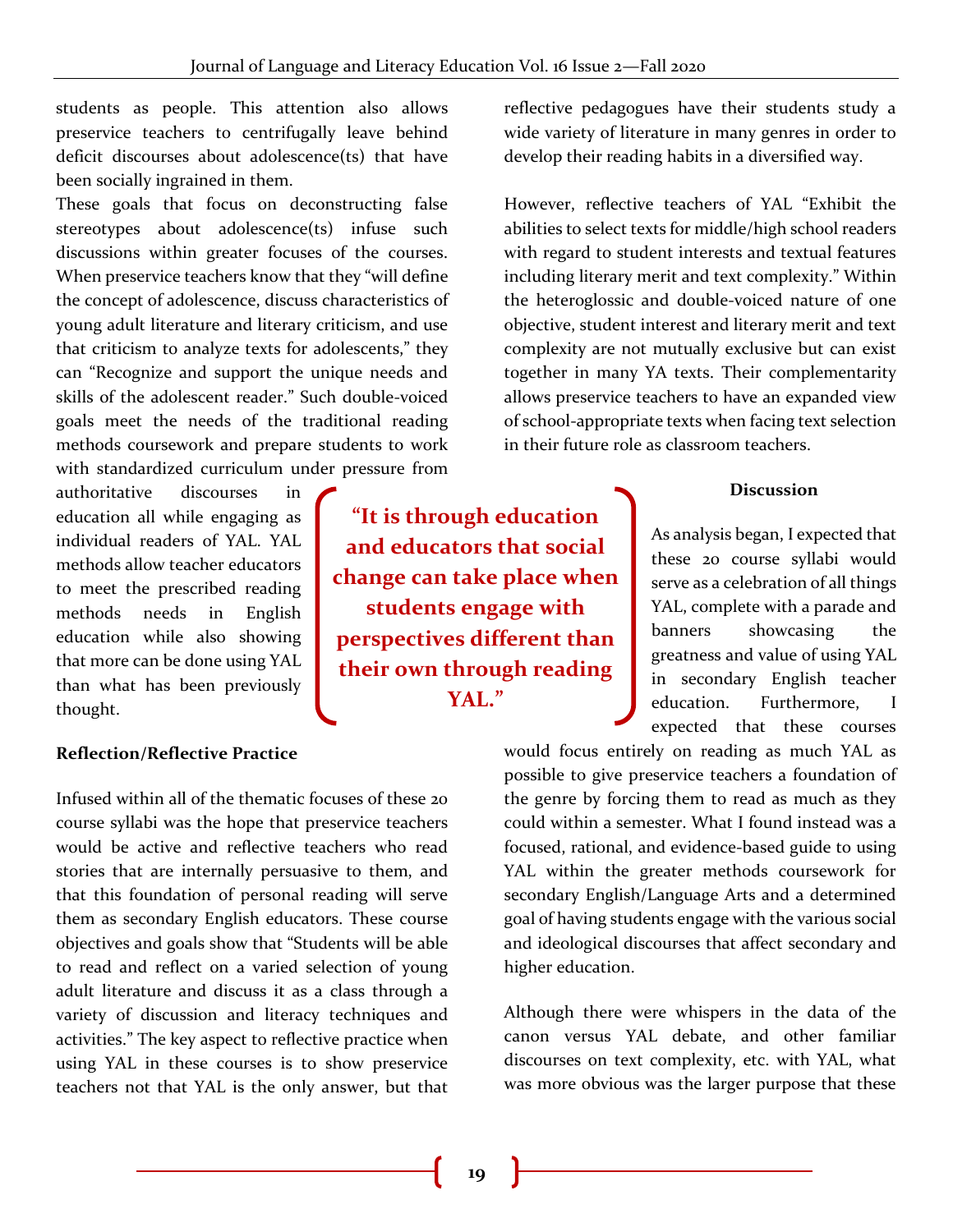teacher educators provided for their preservice teachers to do great and important things with their students and for themselves as readers. The overwhelming evidence of these YAL courses providing the traditional reading methods curriculum negate any of the old arguments that YAL does not have a valued place in English education. These teacher educators showed through their objectives and goals for these courses that teaching preservice teachers to prepare, plan, and instruct students using reading strategies is as approachable with YAL as it is with traditional literature. These discourses swirl together in the heteroglossia of the texts, and this study has shown how the centripetal and centrifugal pulls of authoritative and internally persuasive discourses meet at sites of tension within the syllabus.

These classes also take a political and unapologetic stance that teaching is a profession on the front lines of social justice, and it is through education and educators that social change can take place when students engage with perspectives different from their own through reading YAL. YAL provides preservice teachers and secondary students with a safe space to grapple with difficult discussions, to learn from the experiences of others, and to listen to the voices of those who are different from themselves. These focuses of YAL show preservice teachers that one does not have to travel far to meet those who are different from themselves and their students, and that YAL might be a better vehicle to provide this bridge than the Eurocentric literature that is traditionally taught. The discourses of diversity and social justice found in these syllabi are evidence that YAL has the potential to impact much more than the individual in its study.

Lastly, teaching preservice teachers to be reflective practitioners who grapple with social constructs of who their students are allows new teachers to come alongside the individual reader, see past

assumptions, and overcome deficit views on students' abilities as readers. By looking at the larger genre of YAL, how it is marketed, and how adolescent readers come to books, preservice teachers can better be prepared to support the needs and interests of their secondary students.

## **Conclusion**

The findings of this study show how effectively YAL pedagogy can be brought alongside traditional English teacher pedagogies to diversify and evolve preservice teacher education within methods courses. Teacher educators participating in this study had a range of methods and focuses of their courses, but ultimately built upon a foundation of student interest in reading materials and of the direct benefits to students in both teacher education and secondary schools.

The hidden reality behind the design of these courses is that preservice teachers do not have years of classroom teaching experience to gauge how students read, how much students read, and what they read. It was apparent that these teacher educators felt that preservice teachers must examine themselves as readers in order to be able to support the reading needs of secondary students. The answer to this lack of experience in classrooms full of readers is to have preservice teachers read frequently themselves.

It says much about YAL in education that teacher educators have a varied yet focused view of the work that can be done with YAL and preservice teachers. The presentation of the range of data in this article only begins to hint at how the included goals and objectives are reached with specific YAL titles and how those titles reflect the needs of both the teacher certification program and secondary readers. Follow up research should examine how the YAL included on these syllabi match the goals and objectives and the purposes of YAL courses described in this article.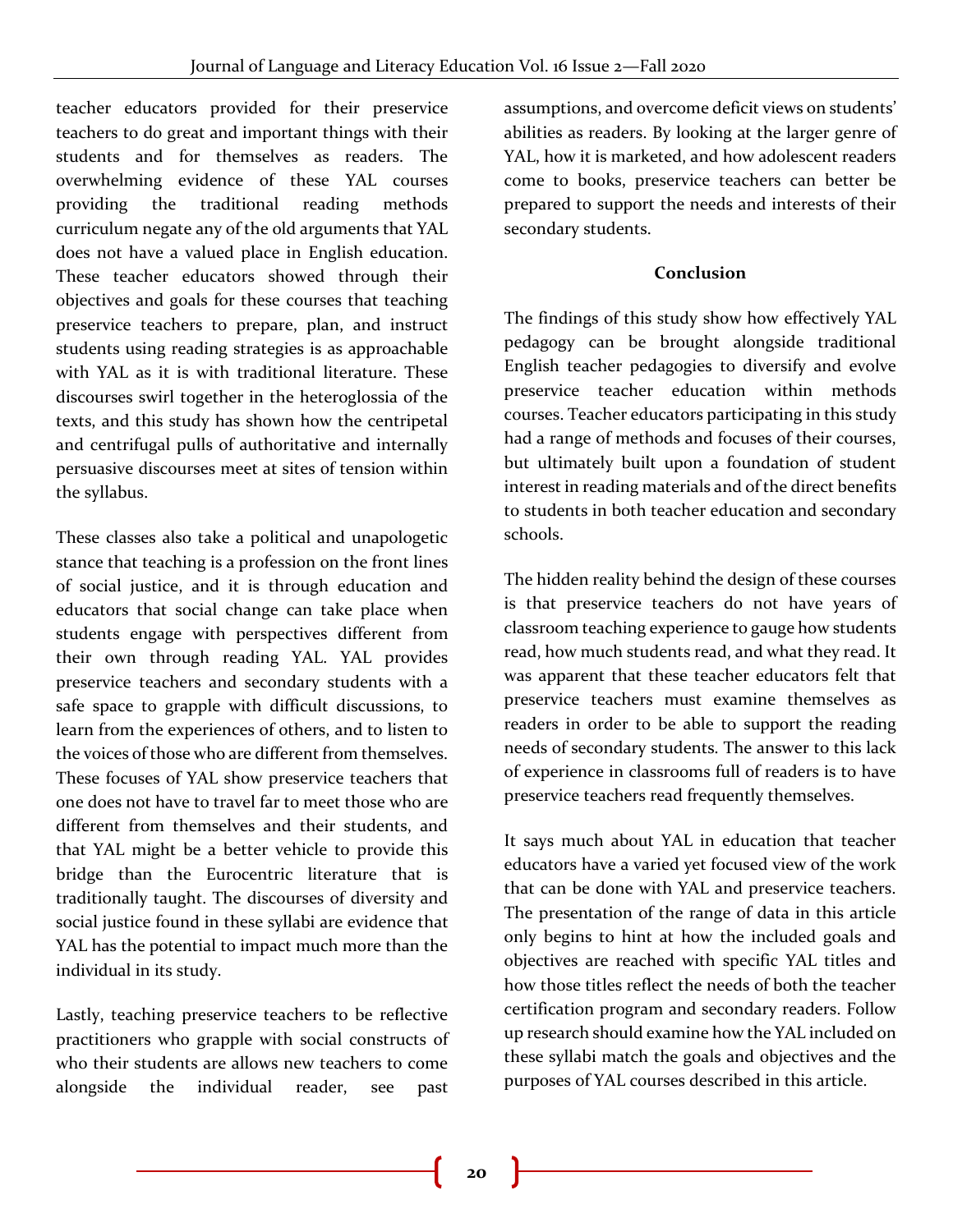As teacher educators begin to conceptualize what a pedagogy of YAL looks like, and as we move toward accepted methods for working with YAL in teacher education, more work can be built on the foundation of these results to dream of the future. Pope and Kaywell's (2001) conclusions from their reading of *Preparing Teachers to Teach Young Adult Literature*, for which NCTE commission members submitted course syllabi of their ideal YAL course, benefit from updating. YAL has become a fixture of English teacher education and has come a long way. Even after listing focuses like defining YAL, genre studies,

suitability, etc., Pope and Kaywell asserted that "it is impossible to place a rigid box around the study and teaching of young adult literature, although we are continuing our dialogue and searching for a way to support our constituents" (p. 326). The results of the present study corroborate the impossibility of saying that YAL is taught in just one way but does show the diverse potential of YAL in teacher education. As teacher educators and preservice teachers study YAL methods, there is a potential of doing more in the field of education that impacts how people see students, the world, and diverse perspectives.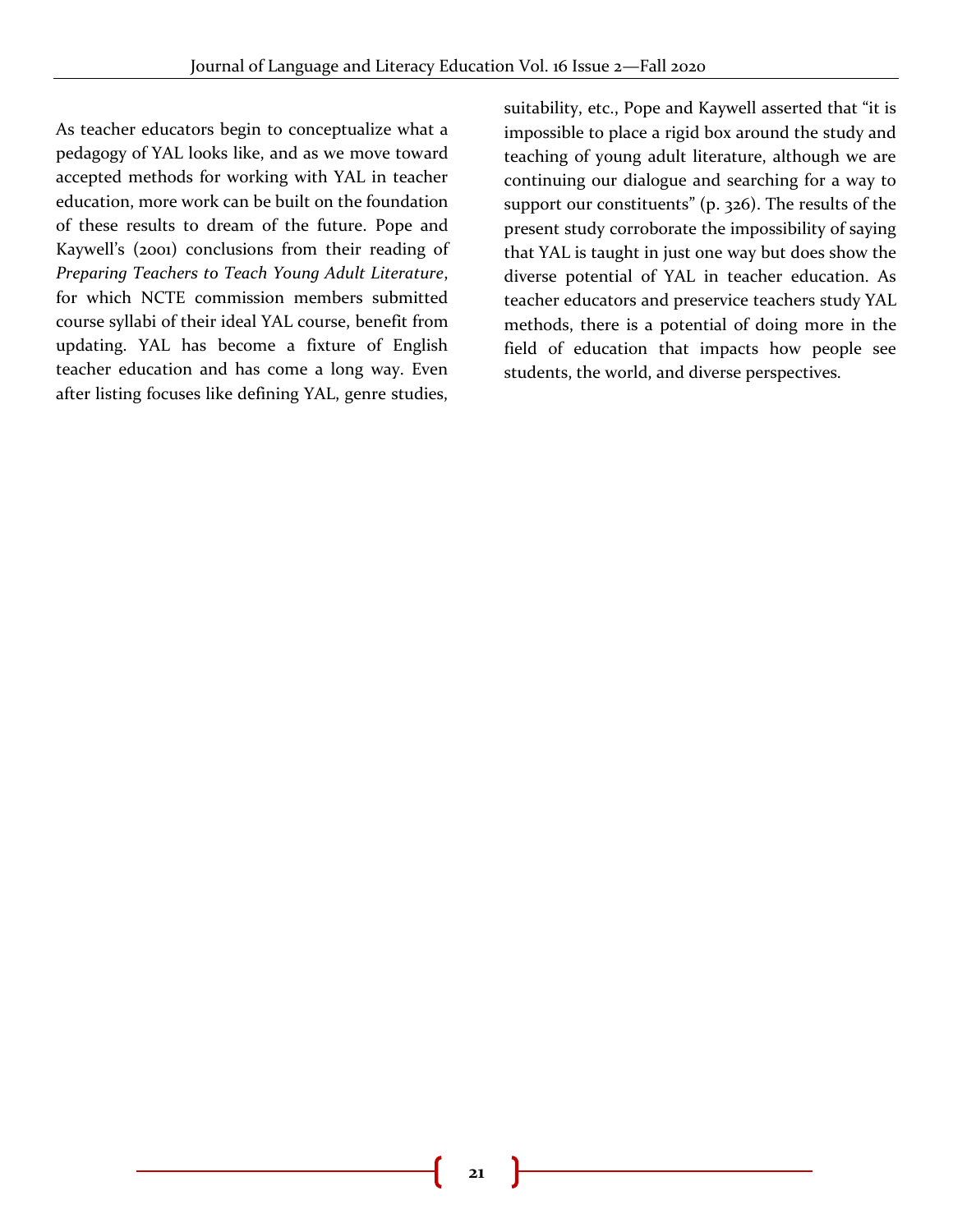#### **References**

Albers, C. (2003). Using the syllabus to document the scholarship of teaching. *Teaching Sociology, 31*(1), 60-72.

- Alston, C. L., & Barker, L. M. (2014). Reading for teaching: What we notice when we look at literature. *English Journal, 103*(4), 62-67.
- Bakhtin, M. M. (1981a). Discourse in the novel (M. Holquist & C. Emerson, Trans.). In M. Holquist (Ed.), *Dialogic imagination: Four essays*. University of Texas Press.
- Bakhtin, M. M. (1981b). Epic and novel (M. Holquist & C. Emerson, Trans.). In M. Holquist (Ed.), *Dialogic imagination: Four essays*. University of Texas Press.
- Bakhtin, M. M. (1981c). From the prehistory of novelistic discourse (M. Holquist & C. Emerson, Trans.). In M. Holquist (Ed.), *Dialogic imagination: Four essays*. University of Texas Press.
- Buehler, J. (2016). *Teaching reading with YA literature: Complex texts, complex lives.* National Council of Teachers of English.
- Caughlan, S., Juzwik, M. M., Borsheim-Black, C., Kelly, S., & Fine, J. G. (2013). English teacher candidates developing dialogically organized instructional practices. *Research in the Teaching of English, 47*(3), 212- 246.
- Connors, S. P. (2013). Challenging perspectives on young adult literature. *English Journal, 102*(5), 69-73.
- Coulter, D. (1999). The epic and the novel: Dialogism and teacher research. *Educational Researcher*, 28(3), 4-13
- Fecho, B., Collier, N.D., Friese, E. E. G., & Wilson, A. A. (2010). Critical conversations: Tensions and opportunities of the dialogical classroom. *English Education, 42*(4), 427-447.
- Glaus, M. (2014). Text complexity and young adult literature: Establishing its place. *Journal of Adolescent & Adult Literacy, 57*(5), 407-416.
- George, M. A. (2001). What's the big idea? Integrating young adult literature in the middle school. *English Journal, 90*(3), 74-81.
- Glenn, W. (2014). To witness and to testify: Preservice teachers examine literary aesthetics to better understand diverse literature. *English Education, 46*(2), 90-116.
- Glenn, W., King, D., Heintz, K., Klapatch, J., & Berg, E. (2009). Finding space and place for young adult literature: Lessons from four first-year teachers engaging in out-of-school professional induction. *The ALAN Review, 36*(2), 6-17.
- Ivey, G., & Johnston, P. H. (2013). Engagement with young adult literature: Outcomes and processes. *Reading Research Quarterly, 48*(3), 255-275.
- Lin, C. C. (2014). Storytelling as academic discourse: Bridging the cultural-linguistic divide in the era of the common core. *Journal of Basic Writing*, 33(1), 52-73.
- Medvedev, P. N. (1978). *The formal method in literary scholarship: A critical introduction to sociological poetics* (A. Wehrle, Trans.). Johns Hopkins University Press.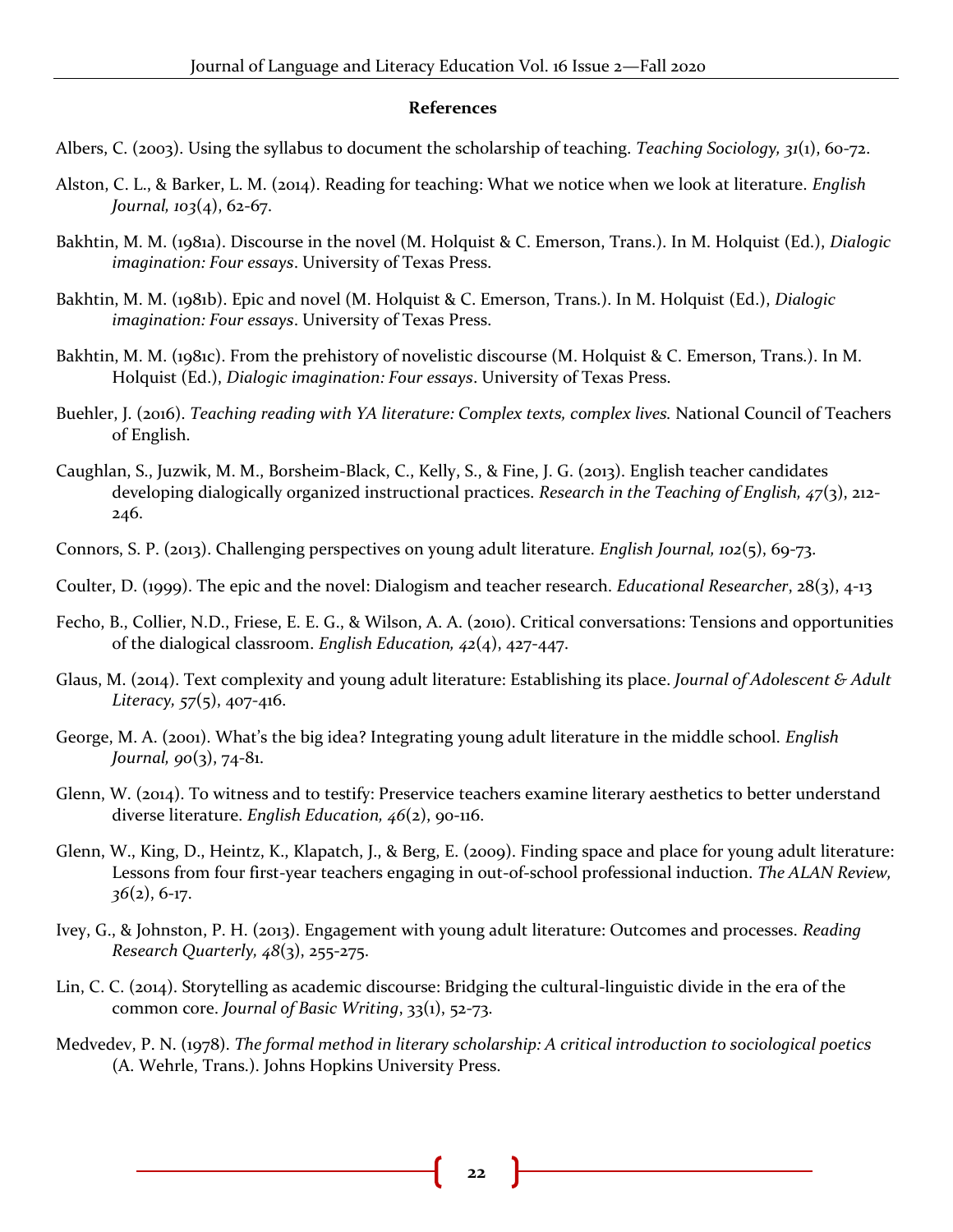- Moni, K. (2000). Preservice English teachers review young adult literature. *Journal of Adolescent & Adult Literacy, 44*(3), 297-299.
- National Council of Teachers of English. (1996). *Resolution on teachers' right to teach.* Retrieved from: <https://www2.ncte.org/statement/righttoteach/>
- National Council of Teachers of English. (1999). *Defining and defending instructional methods.* Retrieved from: <https://files.eric.ed.gov/fulltext/ED436764.pdf>
- Ostenson, R., & Wadham, R. (2012). Young adult literature and the Common Core: A surprisingly good fit. *American Secondary Education, 41*(1), 4-13.
- Park, J. Y. (2013). All the ways of reading literature: Preservice English teachers' perspectives on disciplinary literacy. *English Education, 45*(4), 361-384.
- Pasternak, D. L., Caughlan, S., Hallman, H., Renzi, L., & Rush, L. (2014). Teaching English language arts methods in the United States: A review of the research. *Review of Education, 2*(2), 146-185.
- Pasternak, D. L., Caughlan, S., Hallman, H., Renzi, L., & Rush, L. (2017). *Secondary English teacher education in the United States*. Bloomsbury.
- Petrone, R., & Lewis, M. A. (2012). Deficits, therapists, and a desire to distance: Secondary English preservice teachers' reasoning about their future students. *English Education, 44*(3), 254-287.
- Pope, C. A., & Kaywell, J. F. (2001). Conversations from the commissions: Preparing teachers to teach young adult literature. *English Education, 33*(4), 323-327.
- Pruzinsky, T. (2014). Read books. Every day. Mostly for pleasure. *English Journal, 103*(4), 25-30.
- Riley, K., & Crawford-Garrett, K. (2015). Reading the world while learning to teach: Critical perspectives on literacy methods. *Teacher Education Quarterly, 42*(3), 59-79.
- Roberts, M., Bull, K. B., Dulaney, M., North-Coleman, C., Kaplan, J., & Stover, L. (2013). Teaching young adult literature: "Change" as an interdisciplinary theme: YA literature in the content areas. *English Journal, 102*(3), 121-125.
- Smagorinsky, P., & Whiting, M. E. (1995). *How English teachers get taught: Methods of teaching the methods course*. National Council of Teachers of English.
- Stallworth, B. J., Gibbons, L., & Fauber, L. (2006). It's not on the list: An exploration of teachers' perspectives on using multicultural literature. *Journal of Adolescent & Adult Literacy, 49*(6), 478-489.
- Strickland, T. H. (2019). What YAL tells us about learning, schooling, and teaching. S*IGNAL Journal*, *43*(1), 18-23.
- Sulzer, M., & Thein, A. H. (2016). Reconsidering the hypothetical adolescent in evaluating and teaching young adult literature. *Journal of Adolescent & Adult Literacy, 60*(2), 163-171.
- Wolk, S. (2013). Reading democracy: Exploring ideas that matter with middle grade and young adult literature. *English Journal, 103*(2), 45-51.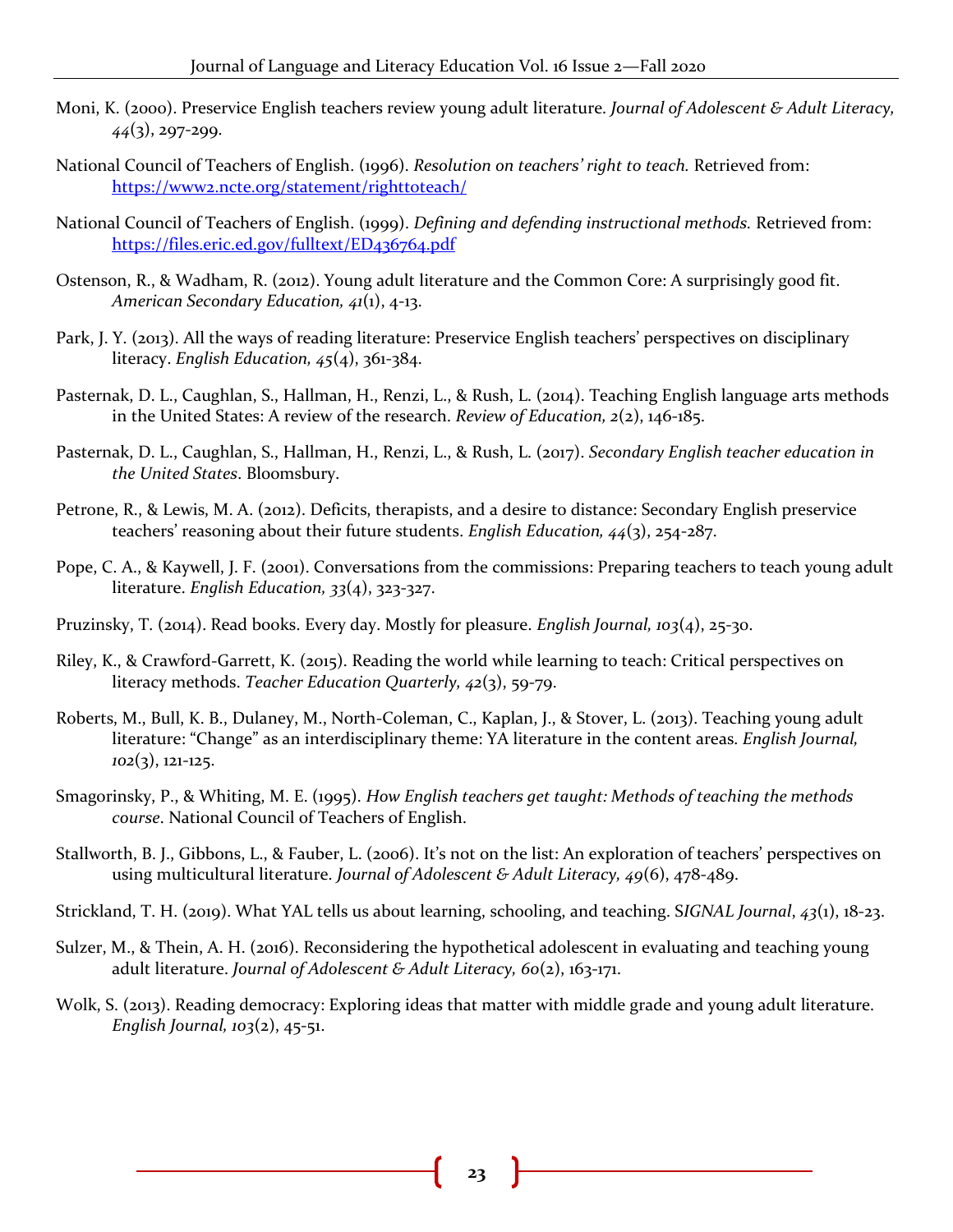## **Appendix**

## **Objectives and Goals as Listed on YAL Syllabi**

- 1. What are the purposes of the English curriculum in the areas of literature, language, writing, speaking, and thinking? What do we hope to achieve with our students in their academic, social, and personal development as a result of their experiences in the English Classroom?
- 2. What instructional strategies can be utilized to optimize student learning, interest, and motivation in the teaching of literature, language, writing, speaking, and thinking in the English classroom?
- 3. How can we best construct activities, assignments, assessments, and units to ensure that we are meeting our objectives and the differentiated needs of our students given their diverse identities, lives, interests, and needs?
- 4. How do we develop a reflective stance that serves to guide and support our continued growth as professional educators?
- 5. Understand and describe theoretical foundations as related to the development, processes and components of reading instruction.
- 6. Use theories and research to design and implement an integrated, comprehensive, and balanced reading program.
- 7. Understand, develop, differentiate, and implement various instructional approaches, routines, and assessment techniques in response to students' needs.
- 8. Develop a learning environment that is conducive to the development of literacy and optimizes students' opportunities for development.
- 9. Display positive reading behaviors to serve as models of the value of reading.
- 10. Analyze and critique a wide range of adolescents' literature across genre and form.
- 11. Examine research and theories of adolescence through a range of scholarly sources and (re)consider our own assumptions.
- 12. Evaluate the purpose of literature that is written explicitly for adolescents and the value of using this literature for classroom instruction.
- 13. Explore the ways in which adolescents' literature can be highly political in nature.
- 14. Evaluate, select and use young adult literature in the classroom.
- 15. Help adolescent students develop critical-thinking and literacy skills, especially through deep discussion of literature.
- 16. Encourage adolescent students to become lifelong readers by offering much choice around genre and content.
- 17. Become more creative writers as a response to literature.
- 18. Understand and imitate the stylistic features that young adult fiction writers employ.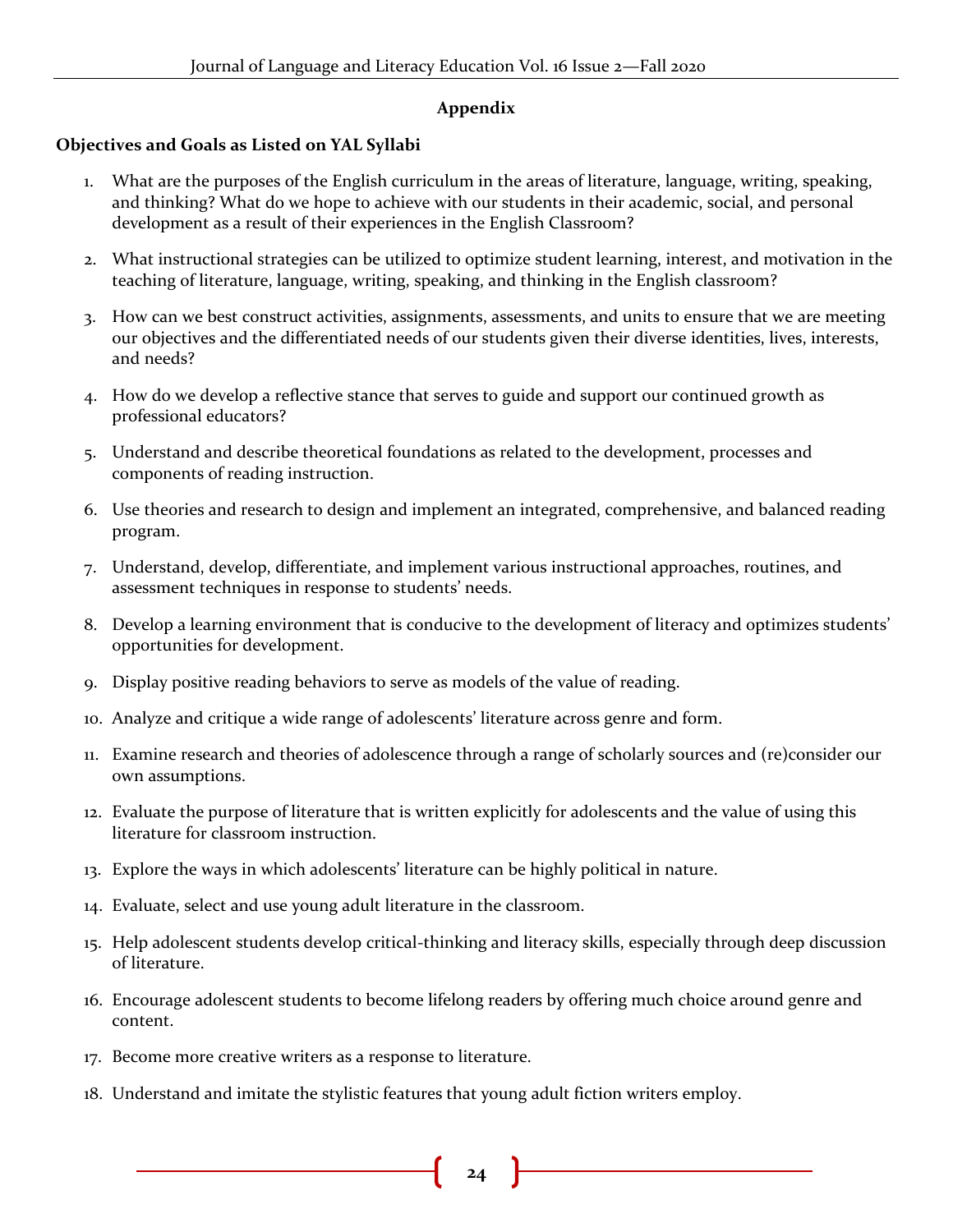- 19. Reflective Practitioner: Class participants will scrutinize the criteria used in book selection for adolescents to reflect diversity in backgrounds, learning styles, and curriculum demands. Additionally, participants will develop techniques for promoting critical reading and informed interpretation of print, non-print and multi-modal texts, and how to choose texts to meet the needs of diverse groups of students.
- 20. Scholar: Besides reading 9 YA books in focused study and selected readings in the course textbook class participants will also read and respond to journal and newspaper articles by those prominent in the field, and to participate in our own classroom forum on Canvas. Additionally, students will apply critical literary theory to print and non-print texts, develop interpretations of literature using these critical lenses, and explore ways to use these texts and approaches in effective instruction. Students will also be required to follow a YA blog and use the conversations in that blog as a lens for understanding young adult literature, the needs of adolescents and issues of equity and social justice.
- 21. Problem Solver: While research shows a direct correlation between reading and achievement, many teens choose not to read. Therefore, participants will explore ways to entice young people to read acknowledging their wide range of abilities, funds of knowledge and broad interests...including interest in non-traditional and multi-modal texts. Additionally, participants will explore ways to become knowledgeable about the latest books and media appropriate to their subject matter, and encourage incorporation of the contemporary books into their teaching and their own reading life.
- 22. Students will be able to read and reflect on a varied selection of young adult literature and discuss it as a class through a variety of discussion and literacy techniques and activities.
- 23. Students will be able to discuss strategies for implementing reading and writing activities within the context of young adult literature.
- 24. Students will be able to build a database of young adult literature through Goodreads.
- 25. Students will be able to investigate the ways in which research-based adolescent literacy strategies can be implemented in the secondary classroom.
- 26. Thoughtfully and critically engage with young adult literature of various genres.
- 27. Generate theoretically based rationales for including young adult literature texts in secondary curriculum.
- 28. Investigate issues in the field of young adult literature such as the canon debate, censorship, and literary quality.
- 29. Examine and articulate historical and popular conceptions of adolescents as well as how they are positioned in society and in texts.
- 30. Demonstrate a social justice orientation toward teaching and young adult literature, including consideration of how race, class, gender, and sexual orientation relate to the school and classroom context.
- 31. Model a classroom community of critical colleagues.
- 32. Collaboratively and individually plan, lead, and reflect a class discussion and task.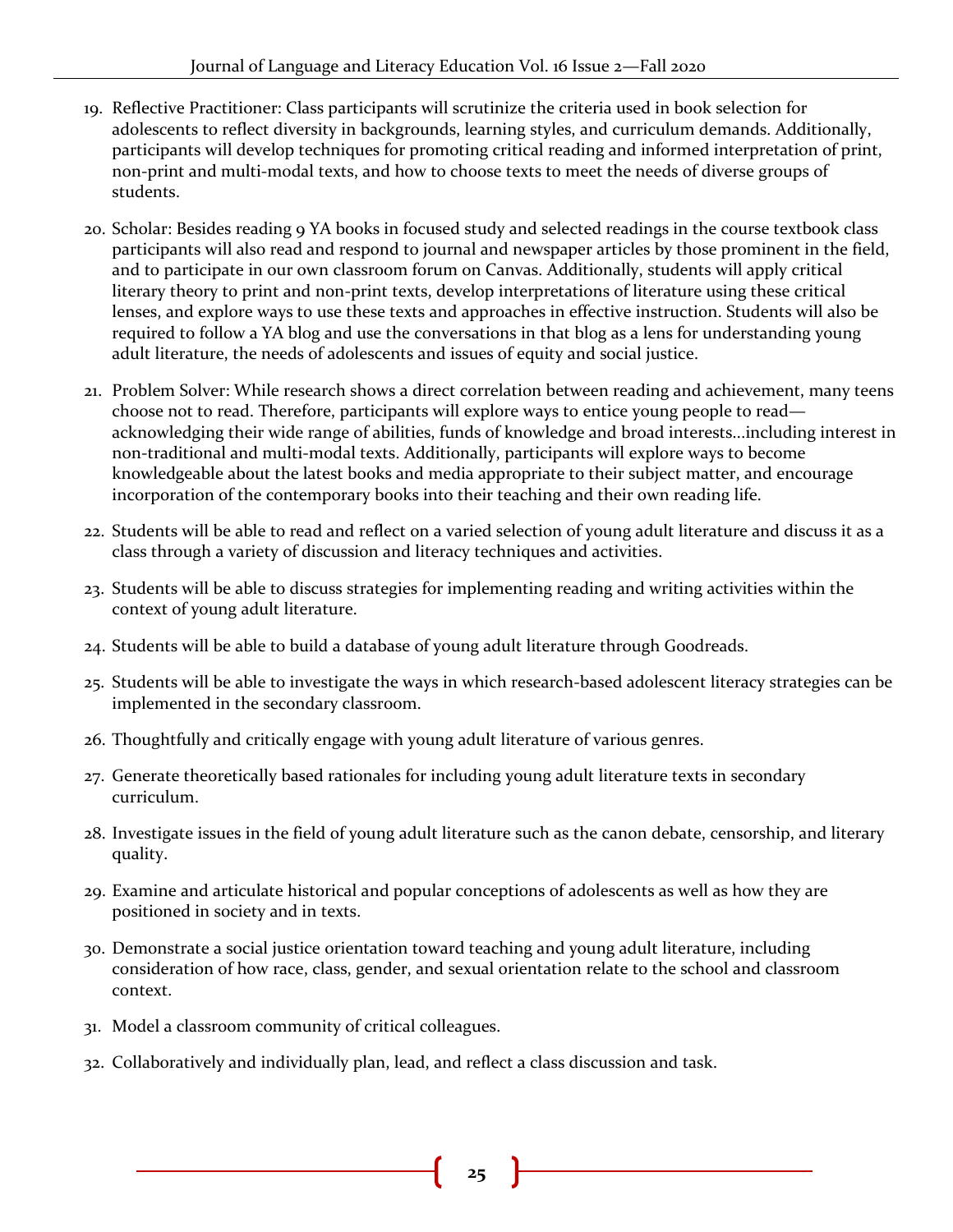- 33. Exhibit the abilities to select texts for middle/high school readers with regard to student interests and textual features including literary merit and text complexity.
- 34. Design engaging learning experiences with young adult literature.
- 35. Explore the current trends and relationships between young adult literature and media and marketing and use that knowledge to become critical consumers of media texts.
- 36. In this class we will define the concept of adolescence, discuss characteristics of young adult literature and literary criticism, and use that criticism to analyze texts for adolescents.
- 37. To explore instructional, philosophical, and student diversity in the middle and secondary English classroom.
- 38. To do inquiry into the social, political, and economic environment of schools and their surrounding community and consider the impact on students' lives.
- 39. To begin the practice of designing curriculum conceptually integrating Common Core Standards, differentiation, and text diversity.
- 40. To practice co-teaching by designing and delivering instruction on an assigned text.
- 41. To integrate course topics with classroom observations.
- 42. To develop the practice of professional reflection.
- 43. We will examine our own reading histories and consider how it affects the way we approach curriculum and students.
- 44. I hope that we can probe issues of literacy, seek understanding in the act of reading, and talk about the ways in which texts work in the classroom with our students' learning at the center.
- 45. We will consider how to create, configure and implement a curriculum that facilitates active learning with diverse learners.
- 46. We will uncover practical elements of lesson plans and unit creation, and you will be challenged to consider the theoretical aspects of the teaching of reading and literature.
- 47. Fostering a Collaborative Culture to Support Educator Development and Student Learning
	- a. Utilizes group processes to help colleagues1 work collaboratively to solve problems, make decisions, manage conflict, and promote meaningful change.
	- b. Strives to create an inclusive culture where diverse perspectives are welcomed in addressing challenges.
- 48. Facilitating Improvements in Instruction and Student Learning.
	- a. Engages in reflective dialog with colleagues based on observation of instruction, student work, and assessment data and helps make connections to research-based effective practices.
	- b. Promotes instructional strategies that address issues of diversity and equity in the classroom and ensures that individual student learning needs remain the central focus of instruction.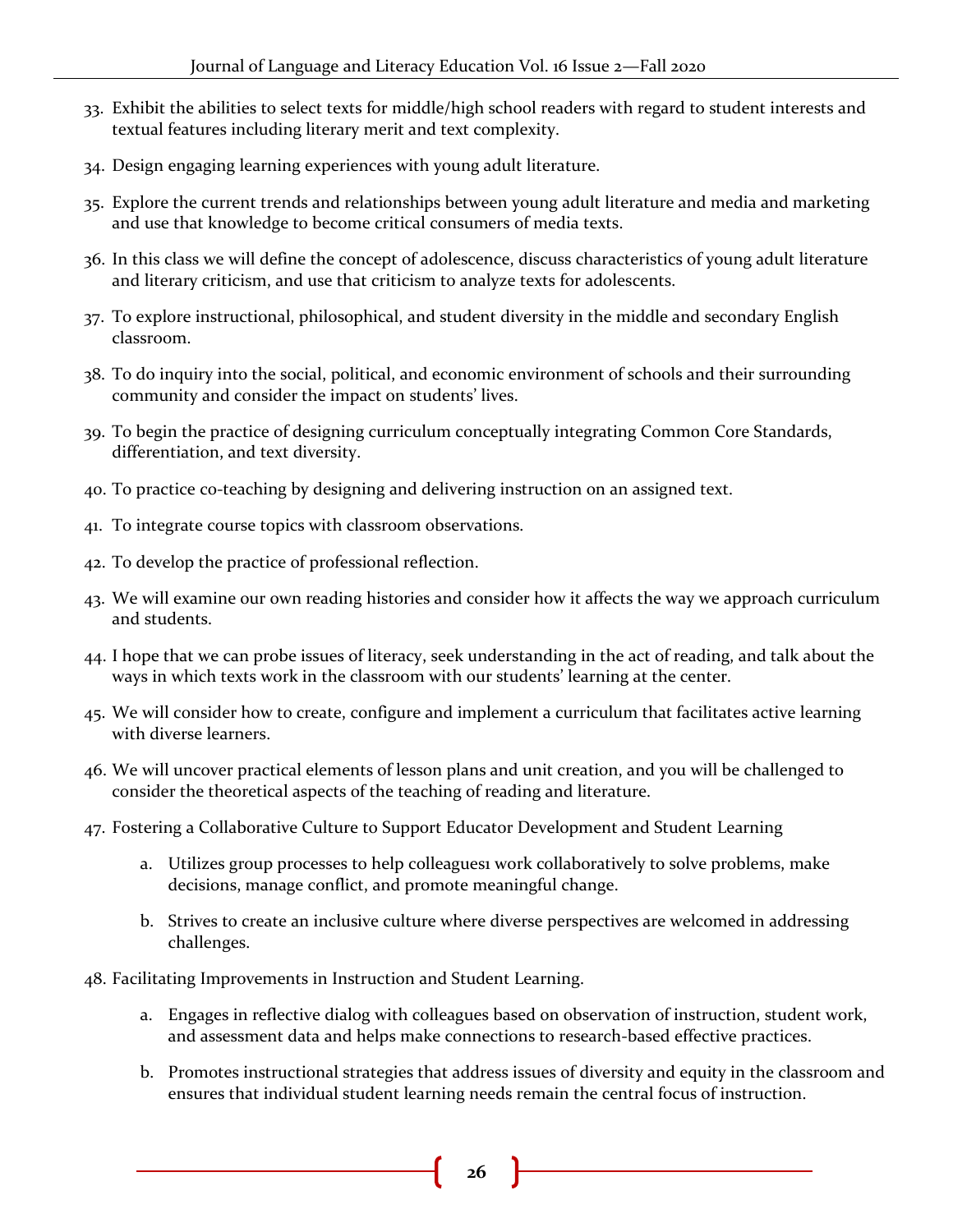- 49. Improving Outreach and Collaboration with Families and Community.
	- a. Uses knowledge and understanding of the different backgrounds, ethnicities, cultures, and languages in the school community to promote effective interactions among colleagues, families, and the larger community.
	- b. Models and teaches effective communication and collaboration skills with families and other stakeholders focused on attaining equitable achievement for students of all backgrounds and circumstances.
	- c. Facilitates colleagues' self-examination of their own understandings of community culture and diversity and how they can develop culturally responsive strategies to enrich the educational experiences of students and achieve high levels of learning for all students.
	- d. Develops a shared understanding among colleagues of the diverse educational needs of families and the community.
	- e. Collaborates with families, communities, and colleagues to develop comprehensive strategies to address the diverse educational needs of families and the community.

50. Advocating for Student Learning and the Profession.

- a. Collaborates with colleagues to select appropriate opportunities to advocate for the rights and/or needs of students, to secure additional resources within the building or district that support student learning, and to communicate effectively with targeted audiences such as parents and community members.
- b. Represents and advocates for the profession in contexts outside of the classroom.
- 51. Research and evaluate effective content-based literacy strategies and adapt them to their individual classroom needs.
- 52. Gain an understanding of the natures of reading, writing, and related language skills, and the processes involved in adolescent literacy development.
- 53. Provide systematic and explicit differentiated instruction in the content area to meet the needs of the full range of learners in the classroom (struggling and underperforming learners, ELLs, GATE, Special Education students).
- 54. Assess the literacy development of adolescents using structured, qualitative tools.
- 55. Produce a community-based literacy plan that incorporates student and community needs and interests, while implementing content-based literacy strategies.
- 56. Implement literacy strategies discussed in class in order to facilitate adolescents' literacy development.
- 57. Read extensively from a list of representative YA and middle grades novels.
- 58. Evaluate, review and share responses to YA and middle grades texts.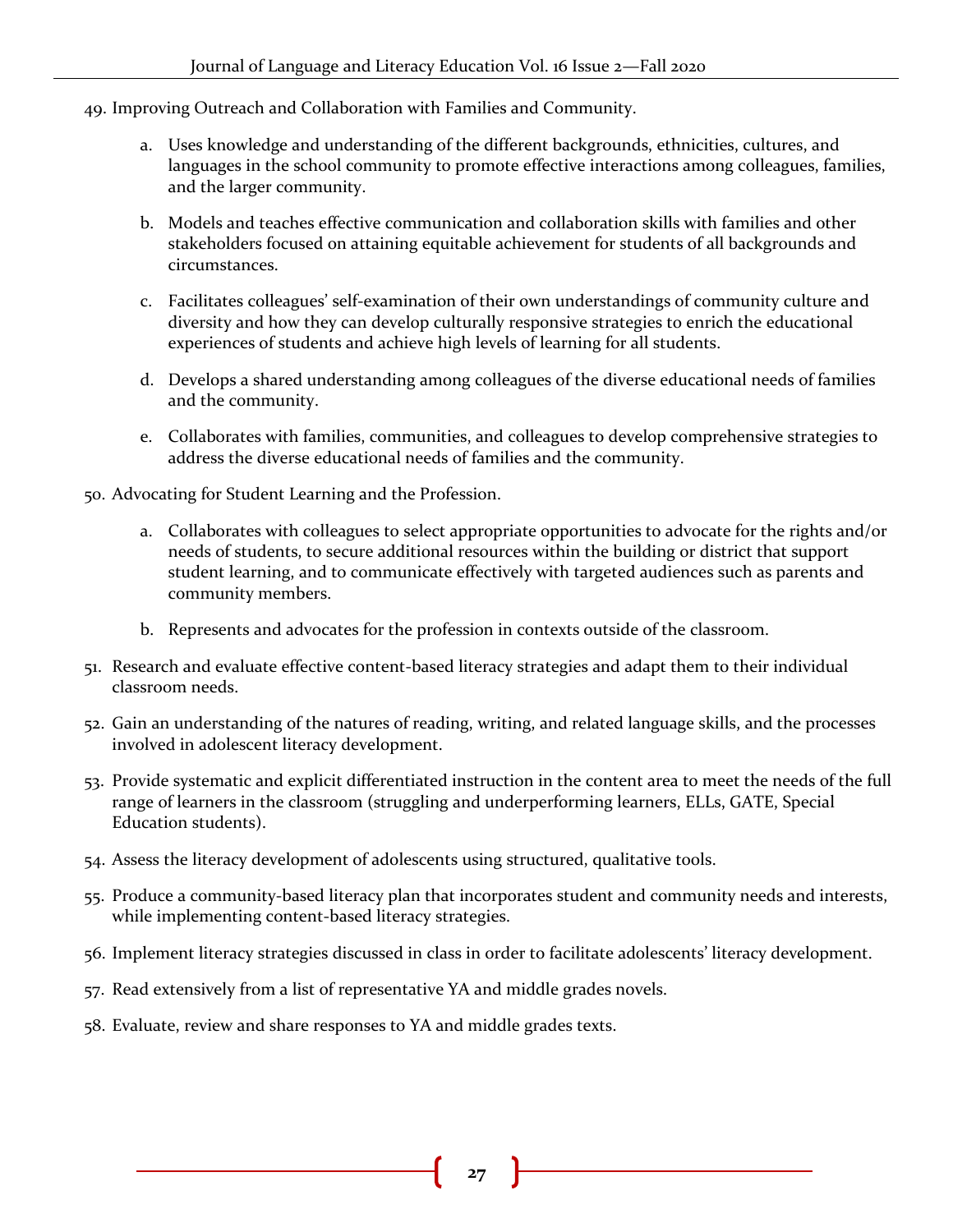- 59. Evaluate and experiment with multiple strategies and a range of content materials and texts, both traditional and alternative, and both explicitly and in the context of literature instruction, in order to move toward the goal of reaching all students.
- 60. Recognize and support the unique needs and skills of the adolescent reader.
- 61. Use multimodal composition and communication technologies to facilitate reflection and instruction.
- 62. Develop and verbalize a philosophy in the teaching of literature in order to reflect on and defend their practice.
- 63. Students will read young adult literature critically to evaluate how constructs such as gender, class, race, and sexual orientation are taken up and represented in individual texts.
- 64. Students will become familiar with topics and issues that are of concern to scholars and educators who work with young adult literature.
- 65. Students will investigate the peritext of young adult literature and explain what it suggests about how publishers conceptualize the audience for these books.
- 66. Students will read a range of young adult novels across an array of genres.
- 67. Read widely in the field of young adult literature--including multiple genres as well as diverse cultures, settings, authors, and topics.
- 68. Study the historical perspective and background of literature read by young adults and written for and/or about young adults including current problems, issues, and trends.
- 69. Develop skill in reflecting, close reading, analyzing, discussing, and writing individually and within groups about literature for young adults.
- 70. Develop a rationale for including the study of young adult literature as part of the school curriculum.
- 71. Develop an understanding of pertinent ways to guide young adults in their literature choice and to integrate this literature into the curriculum.
- 72. Demonstrate an ability to create and use varied teaching applications/strategies with young adult literature with students.
- 73. Use technology tools appropriately for discussing, exploring, and representing young adult literature.
- 74. Develop an understanding of the teacher's role in developing a love of reading in school and out of school contexts.
- 75. Develop a middle grades literature-based English / language arts unit plan and develop and implement at least one lesson in a middle grades classroom and reflect on the lesson.
- 76. Describe the interrelatedness of the six areas of middle level language arts (reading, writing, speaking, listening, viewing, visually representing).
- 77. Identify and explain the National Council of Teachers of English Standards for the English/Language Arts and the Kentucky Academic Standards for English language arts for grades 5-9.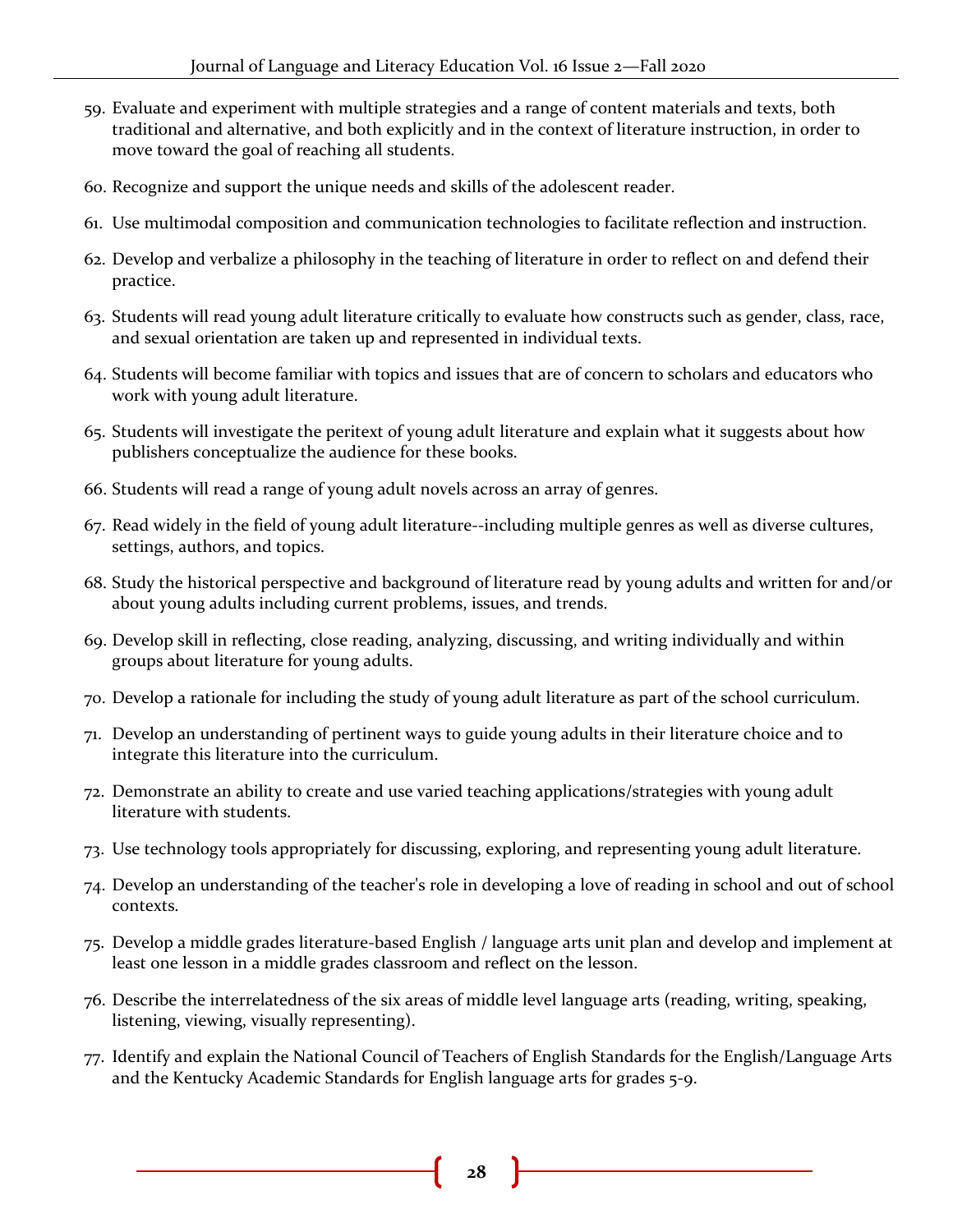- 78. Implement and analyze a variety of developmentally appropriate tools for assessment for learning (formative) and assessment of learning (summative) appropriate for middle level English / language arts.
- 79. Explain and demonstrate effective and developmentally appropriate reading instructional practices related to varied text types and purposes (e.g., fiction, non-fiction, poetry, and drama).
- 80. Identify instructional strategies and/or approaches for all components of English/language arts in the middle grades classroom.
- 81. Explain and demonstrate effective writing instructional practices (including ethical response to student writing) related to varied text types and purposes (e.g., argumentative, informational, and narrative), production and distribution of writing, and research to build and present knowledge.
- 82. Analyze and apply the processes for lesson planning and instructional design.
- 83. Implement techniques for differentiating instruction that address student needs, interests, and learning styles, as well as academic, linguistic, and cultural diversity, through the selection of materials, lesson plans, grouping styles (heterogeneous and homogeneous), and instructional approaches.
- 84. Utilize a variety of technology and media for the planning and presentation of instruction of middle level language arts.
- 85. Use critical thinking to explore and evaluate instructional practices and materials for teaching the language arts.
- 86. Identifies and explains how student learning can be enhanced through collaboration with other teachers, professionals and parents.
- 87. Analyze and evaluate teaching through reflective practice and pursue continued professional growth and collaboration with colleagues.
- 88. Demonstrate effective instructional communication skills and a broad knowledge of classical and contemporary fiction, poetry, drama, and non-fiction appropriate for middle school students.
- 89. Demonstrate the writing process and to produce effective documents appropriate to the teaching profession and course level.
- 90. Use critical thinking to expand, express, explore, and evaluate course content through written communication.
- 91. Communicates professional information, knowledge and resources for effective English language arts instruction with peers
- 92. This course will address theory and practice of literature study in secondary schools, and appraisal of multicultural Young Adult literature appropriate to the needs, interests, and abilities of adolescents.
- 93. QUESTION the cultural values underlying the marketing of literature for children and young adults.
- 94. ANALYZE literary theories that attempt to explain how readers approach texts they encounter.
- 95. PRESENT text-based interpretations and arguments in small group and whole-class discussions.